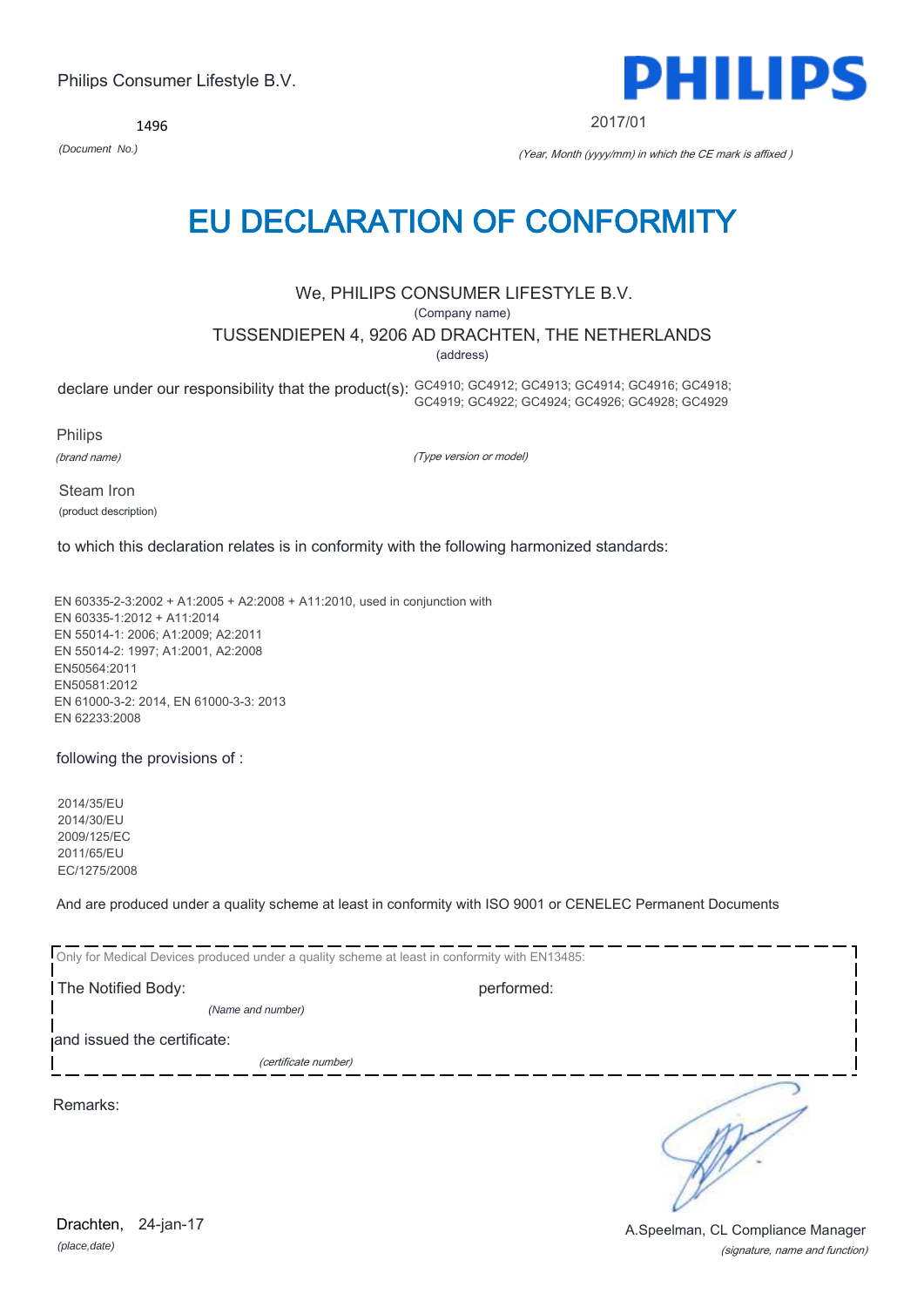1496



#### 2017/01

*(Document No. /Bericht Nr. )* (Year, Month (yyyy/mm) in which the CE mark is affixed /Jahr der CE Zeichenerteilung )

## EU DECLARATION OF CONFORMITY

(EG - Konformitätserklärung)

#### We, PHILIPS CONSUMER LIFESTYLE B.V.

(Company name / Name)

TUSSENDIEPEN 4, 9206 AD DRACHTEN, THE NETHERLANDS

(address / Anschrift)

erklären als Verantwortliche, daß folgende(s) elektrische(n) Produkt(e)

declare under our responsibility that the product(s) GC4910; GC4912; GC4913; GC4914; GC4916; GC4918; GC4919; GC4922; GC4924; GC4926; GC4928; GC4929

Philips

(brand name, Markenname)

(Type version or model, Typenbezeichnung oder Modell )

Steam Iron (product description, Produktbezeichnung)

### to which this declaration relates is in conformity with the following harmonized standards:

(auf die sich diese Konformitätserklärung bezieht, allen nachstehenden hamonisierten Normen entspricht.)

EN 60335-2-3:2002 + A1:2005 + A2:2008 + A11:2010, used in conjunction with EN 60335-1:2012 + A11:2014 EN 55014-1: 2006; A1:2009; A2:2011 EN 55014-2: 1997; A1:2001, A2:2008 EN50564:2011 EN50581:2012 EN 61000-3-2: 2014, EN 61000-3-3: 2013 EN 62233:2008

#### following the provisions of :

(Entsprechend den Bestimmungen der)

2014/35/EU 2014/30/EU 2009/125/EC 2011/65/EU EC/1275/2008

#### And are produced under a quality scheme at least in conformity with ISO 9001 or CENELEC Permanent Documents (und die gemäß eines Qualitätsystems produziert werden, dass mindestens der ISO 9001 oder CENELEC Permanent Documents entspricht)

|                                                             | Only for Medical Devices produced under a quality scheme at least in conformity with EN13485: |                            |                                                             |
|-------------------------------------------------------------|-----------------------------------------------------------------------------------------------|----------------------------|-------------------------------------------------------------|
| The Notified Body:<br>(benannte Stelle)                     | (Name and number/ Name und Kennnummer)                                                        | performed:<br>(ausgeführt) | (description of intervention / Beschreibung des Verfahrens) |
| and issued the certificate:<br>(und stellen das Zertifikat) | (certificate number / Zertifikatnummer)                                                       |                            |                                                             |
| Remarks:                                                    |                                                                                               |                            |                                                             |

(signature, name and function / Unterschrift, Name und Funktion des Unterzeichners ) A.Speelman, CL Compliance Manager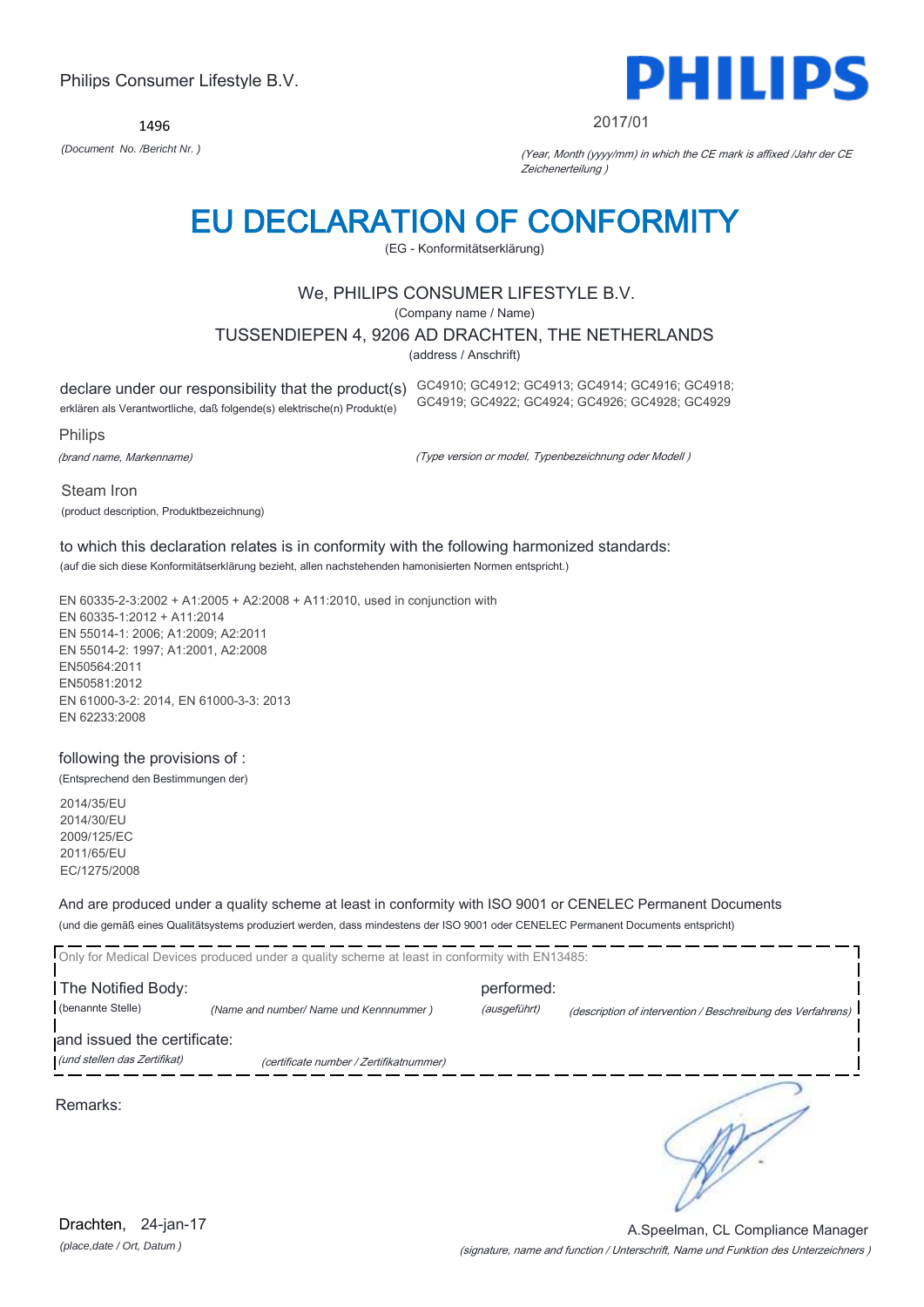2014/35/EU

And are produced under a quality scheme at least in conformity with ISO 9001 or CENELEC Permanent Documents (Et sont fabriqués conformément à une qualité au moins conforme à la norme ISO 9001 ou aux Documents Permanents CENELEC)

Only for Medical Devices produced under a quality scheme at least in conformity with EN13485: The Notified Body: performed: (L'Organisme Notifié) *(Name and number/ nom et numéro)* (a effectué) (description of intervention / description de 'intervention) and issued the certificate: (et a délivré le certificat) (certificate number / numéro du certificat)

Remarks:

to which this declaration relates is in conformity with the following harmonized standards: (auquel cette déclaration se rapporte, est conforme aux normes harmonisées suivantes)

EN 60335-2-3:2002 + A1:2005 + A2:2008 + A11:2010, used in conjunction with EN 60335-1:2012 + A11:2014 EN 55014-1: 2006; A1:2009; A2:2011

#### following the provisions of :

(conformément aux exigences essentielles et autres dispositions pertinentes de:)

EN 55014-2: 1997; A1:2001, A2:2008 EN50564:2011 EN50581:2012 EN 61000-3-2: 2014, EN 61000-3-3: 2013 EN 62233:2008

2014/30/EU

2009/125/EC 2011/65/EU EC/1275/2008

EU DECLARATION OF CONFORMITY (DECLARATION DE CONFORMITE CE)

### We, PHILIPS CONSUMER LIFESTYLE B.V.

(Company name / Nom de l'entreprise)

### TUSSENDIEPEN 4, 9206 AD DRACHTEN, THE NETHERLANDS

(address / adresse)

declare under our responsibility that the product(s) GC4910; GC4912; GC4913; GC4914; GC4916; GC4918;

(déclarons sous notre propre responsabilité que le(s) produit(s))

Philips

Steam Iron

(brand name, nom de la marque)

(product description, description du produit)

(Type version or model, référence ou modèle)

GC4919; GC4922; GC4924; GC4926; GC4928; GC4929

### Philips Consumer Lifestyle B.V.

1496

*(Document No. / Numéro du document)* (Year, Month (yyyy/mm) in which the CE mark is affixed / Année/mois



(aaaa/mm) au cours de laquelle le marquage CE a été apposé)

∍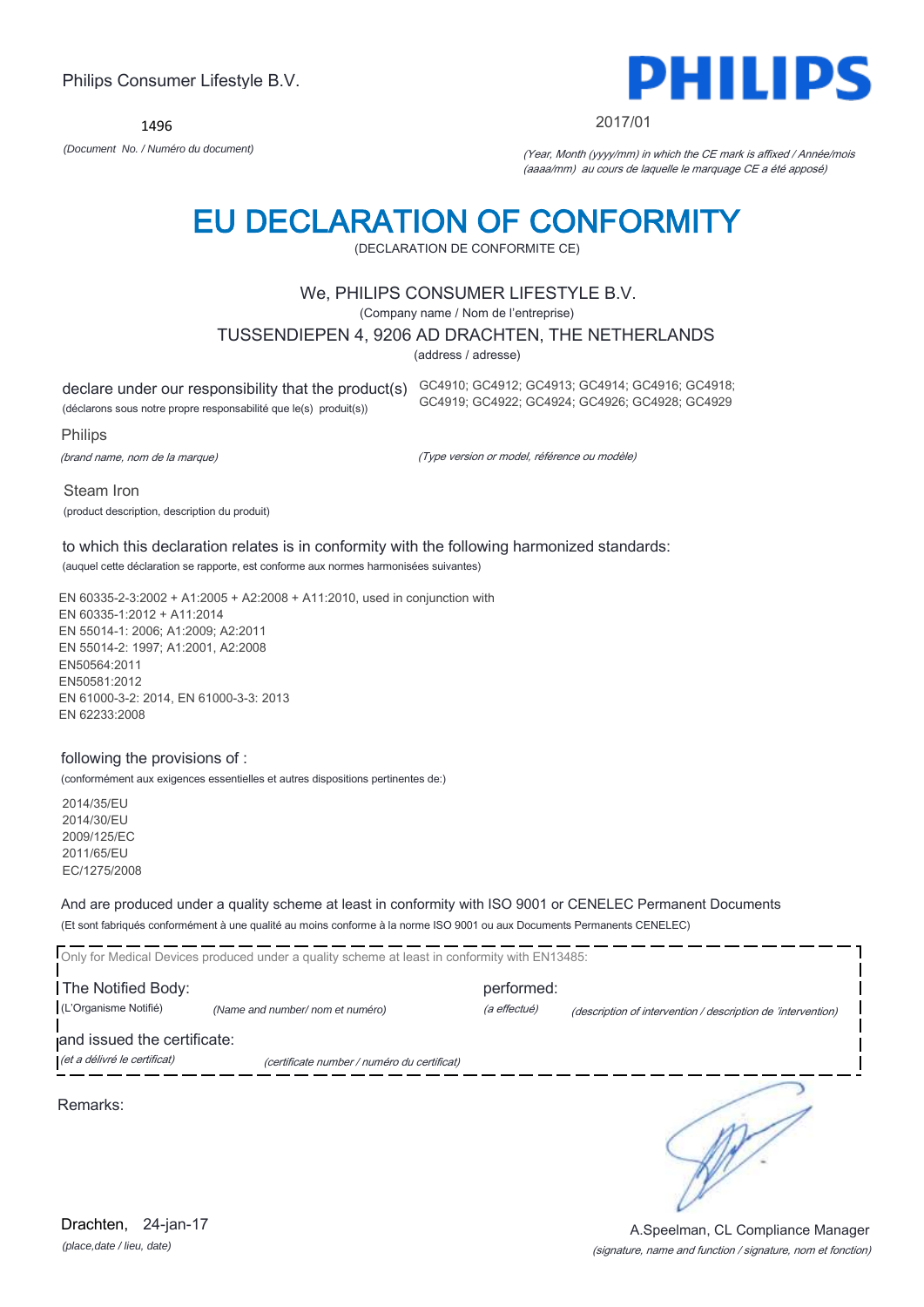EN 60335-1:2012 + A11:2014 EN 55014-1: 2006; A1:2009; A2:2011 EN 55014-2: 1997; A1:2001, A2:2008 EN50564:2011 EN50581:2012 EN 61000-3-2: 2014, EN 61000-3-3: 2013

(product description, productbeschrijving)

(volgens de voorwaarden van:)

2014/35/EU 2014/30/EU 2009/125/EC 2011/65/EU EC/1275/2008

And are produced under a quality scheme at least in conformity with ISO 9001 or CENELEC Permanent Documents (En worden geproduceerd volgens een kwaliteitsprogramma wat minimaal overeenkomt met ISO9001 of de CENELEC permanente documenten)

Only for Medical Devices produced under a quality scheme at least in conformity with EN13485: The Notified Body: performed: (Notified Body) *(Name and number/ Naam en nummer)* (heeft uitgevoerd) (description of intervention / uitgevoerd testprotocol) and issued the certificate: (en heeft een certificaat uitgegeven) (certificate number / nummer van het certificaat) ∍

Remarks:

Philips Consumer Lifestyle B.V.

1496



(Europeese Conformiteitsverklaring)

#### We, PHILIPS CONSUMER LIFESTYLE B.V.

(Company name / Bedrijfsnaam)

TUSSENDIEPEN 4, 9206 AD DRACHTEN, THE NETHERLANDS

(address / adres)

declare under our responsibility that the product(s) GC4910; GC4912; GC4913; GC4914; GC4916; GC4918;

(verklaren dat onder onze verantwoordelijkheid de product(en))

Philips

(brand name, merknaam)

Steam Iron

(Type version or model, typenummer of model)

GC4919; GC4922; GC4924; GC4926; GC4928; GC4929

to which this declaration relates is in conformity with the following harmonized standards:

(waar deze verklaring betrekking op heeft voldoen aan de volgende geharmoniseerde standaarden)

EN 60335-2-3:2002 + A1:2005 + A2:2008 + A11:2010, used in conjunction with EN 62233:2008

#### following the provisions of :

Drachten, 24-jan-17

*(place,date / plaats, datum)*

#### (signature, name and function / handtekening, naam en functie) A.Speelman, CL Compliance Manager

PHILII

#### 2017/01

*(Document No. / Documentnummer)* (Year, Month (yyyy/mm) in which the CE mark is affixed / Jaar, maand waarin de CE markering is uitgegeven)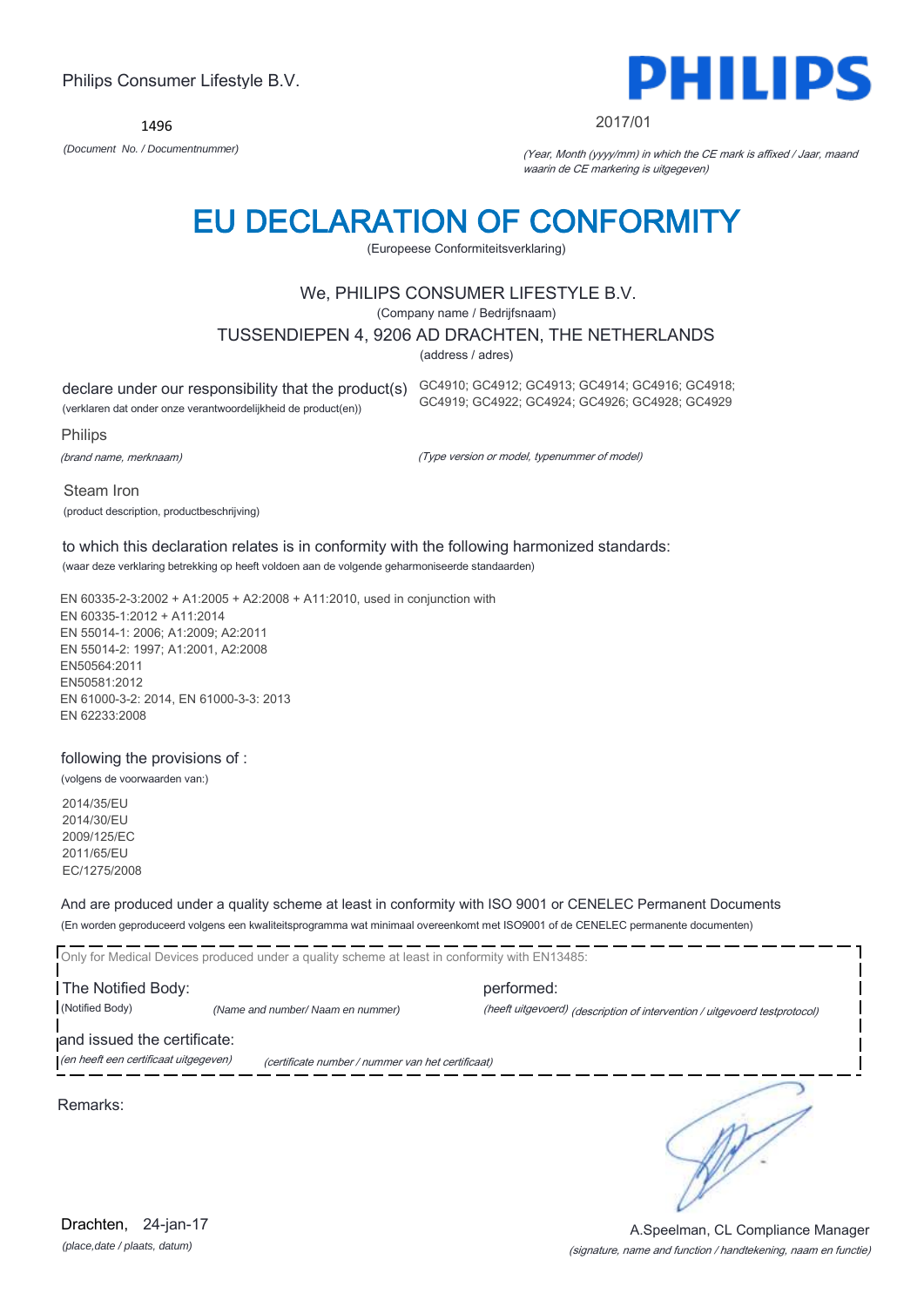1496



#### 2017/01

*(Document No. / Číslo zprávy)* (Year, Month (yyyy/mm) in which the CE mark is affixed / Rok udělění známky CE)

## EU DECLARATION OF CONFORMITY

(Prohlášení o shodě v EU)

#### We, PHILIPS CONSUMER LIFESTYLE B.V.

(Company name / Jméno)

TUSSENDIEPEN 4, 9206 AD DRACHTEN, THE NETHERLANDS

(address / adresa)

(Prohlašujeme na svou odpovědnost, že elektrický výrobek)

declare under our responsibility that the product(s) GC4910; GC4912; GC4913; GC4914; GC4916; GC4918; GC4919; GC4922; GC4924; GC4926; GC4928; GC4929

Philips

(brand name, značka)

(Type version or model, Typ verze nebo model)

Steam Iron (product description, popis výrobku)

### to which this declaration relates is in conformity with the following harmonized standards:

(na nějž se toto prohlášení vztahuje, je ve shodě s následujícími harmonizovanými normami:)

EN 60335-2-3:2002 + A1:2005 + A2:2008 + A11:2010, used in conjunction with EN 60335-1:2012 + A11:2014 EN 55014-1: 2006; A1:2009; A2:2011 EN 55014-2: 1997; A1:2001, A2:2008 EN50564:2011 EN50581:2012 EN 61000-3-2: 2014, EN 61000-3-3: 2013 EN 62233:2008

#### following the provisions of :

(Následovaných ustanoveními Směrnic:)

2014/35/EU 2014/30/EU 2009/125/EC 2011/65/EU EC/1275/2008

And are produced under a quality scheme at least in conformity with ISO 9001 or CENELEC Permanent Documents (A jsou vyráběny v systému řízení kvality minimálně ve shodě s ISO 9001 nebo)

|                                           | Only for Medical Devices produced under a quality scheme at least in conformity with EN13485: |                         |                                               |
|-------------------------------------------|-----------------------------------------------------------------------------------------------|-------------------------|-----------------------------------------------|
| The Notified Body:<br>(Kompetentní orgán) | (Name and number/ Název a číslo)                                                              | performed:<br>(provedl) | (description of intervention / popis operace) |
| and issued the certificate:               |                                                                                               |                         |                                               |
| (a vydal certifikát,)                     | (certificate number / číslo certifikátu)                                                      |                         |                                               |
| Remarks:                                  |                                                                                               |                         |                                               |

*(place,date / místo, datum)* Drachten, 24-jan-17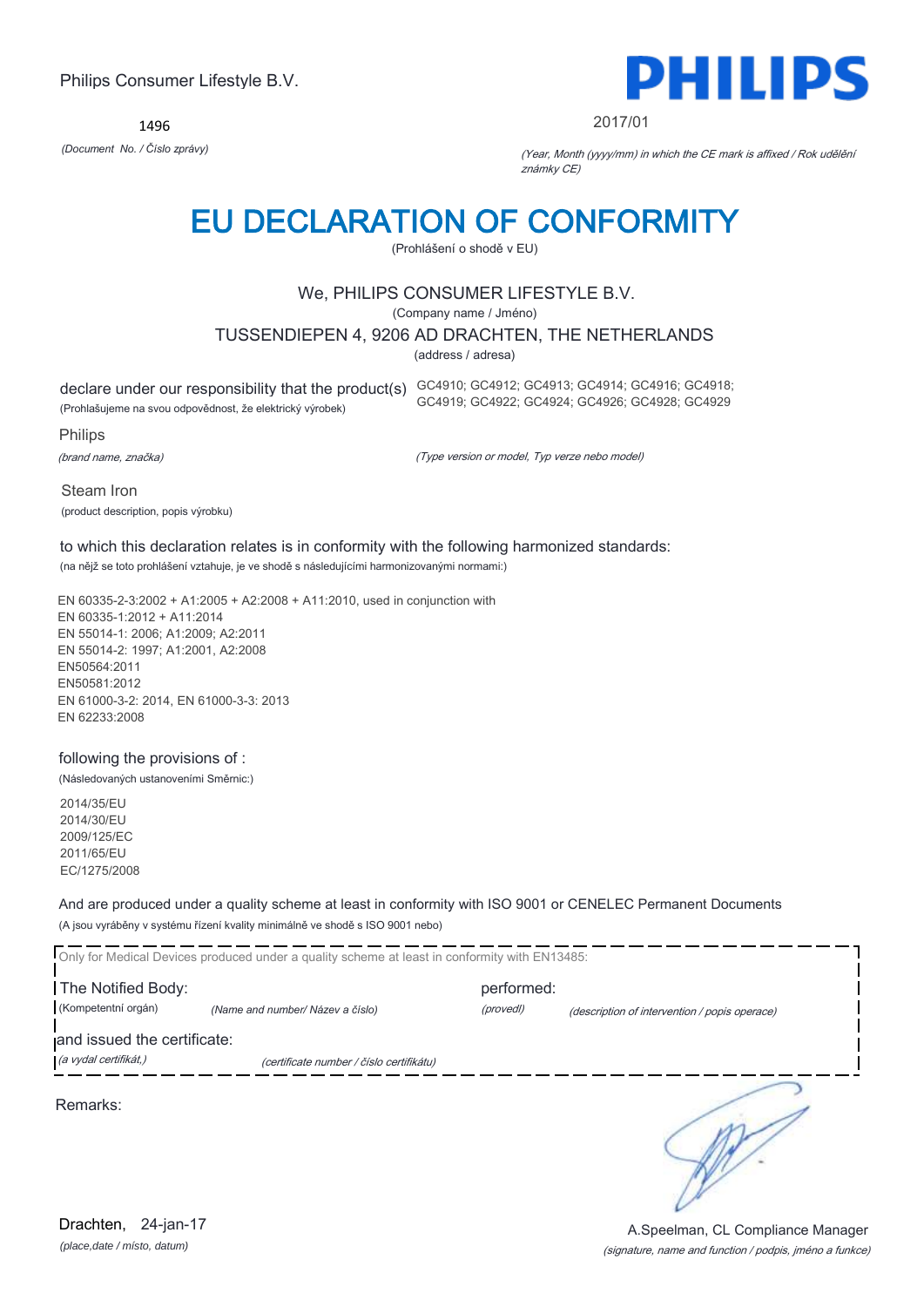1496



#### 2017/01

*(Document No. / Rapportnummer)* (Year, Month (yyyy/mm) in which the CE mark is affixed / Årstal for påhæftning af CE-mærkningen)

### EU DECLARATION OF CONFORMITY

(EU KONFORMITETSERKLÆRING)

#### We, PHILIPS CONSUMER LIFESTYLE B.V.

(Company name / Virksomhedens navn)

TUSSENDIEPEN 4, 9206 AD DRACHTEN, THE NETHERLANDS

(address / adresse)

declare under our responsibility that the product(s) GC4910; GC4912; GC4913; GC4914; GC4916; GC4918; (Erklærer i henhold til vores ansvar, at de(t) elektriske produkt(er)) GC4919; GC4922; GC4924; GC4926; GC4928; GC4929

Philips

(brand name, navn på varemærke)

(Type version or model, type eller model)

Steam Iron (product description, produktbeskrivelse)

#### to which this declaration relates is in conformity with the following harmonized standards: (til hvilke(t) denne erklæring relaterer sig, er i konformitet med følgende harmoniserede standarder)

EN 60335-2-3:2002 + A1:2005 + A2:2008 + A11:2010, used in conjunction with EN 60335-1:2012 + A11:2014 EN 55014-1: 2006; A1:2009; A2:2011 EN 55014-2: 1997; A1:2001, A2:2008 EN50564:2011 EN50581:2012 EN 61000-3-2: 2014, EN 61000-3-3: 2013 EN 62233:2008

#### following the provisions of :

(Opfylder de ufravigelige krav og øvrige forskrifter i)

2014/35/EU 2014/30/EU 2009/125/EC 2011/65/EU EC/1275/2008

#### And are produced under a quality scheme at least in conformity with ISO 9001 or CENELEC Permanent Documents (Og er produceret i en kvalitet, der, som minimum, opfylder kravene i ISO 9001-standarden eller CENELEC's permanente dokumenter)

Only for Medical Devices produced under a quality scheme at least in conformity with EN13485: The Notified Body: example and the performed: (Det Notificerede Organ) *(Name and number/ Navn og nummer)* (har gennemført) (description of intervention / beskrivelse af intervention) and issued the certificate: (og udstedt erklæringen) (certificate number / erklæringsnummer)

Remarks:

∍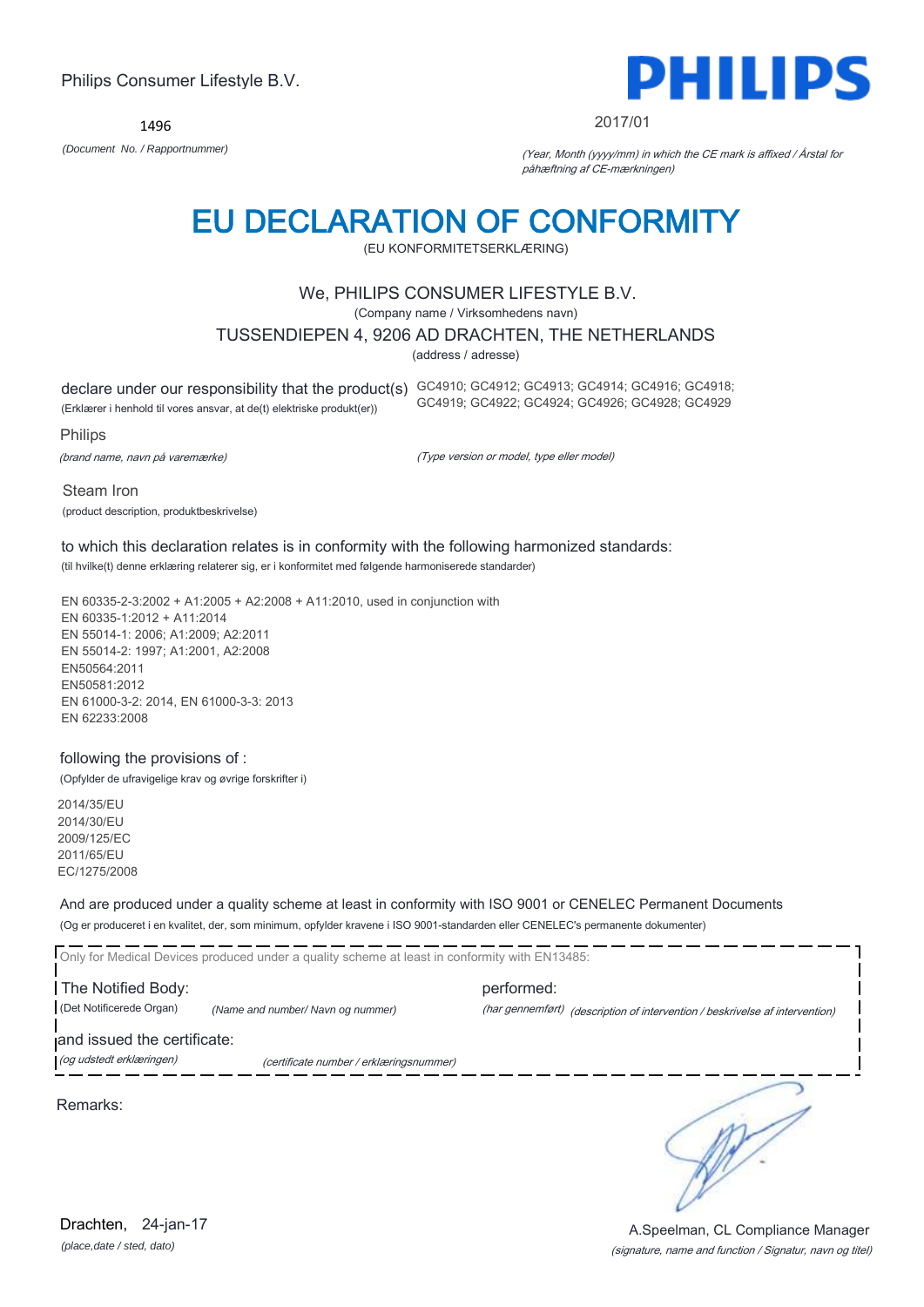Steam Iron

(Al que hace referencia esta declaración cumple con las siguientes normas armonizadas)

EN 60335-2-3:2002 + A1:2005 + A2:2008 + A11:2010, used in conjunction with EN 60335-1:2012 + A11:2014 EN 55014-1: 2006; A1:2009; A2:2011 EN 55014-2: 1997; A1:2001, A2:2008 EN50564:2011 EN50581:2012 EN 61000-3-2: 2014, EN 61000-3-3: 2013 EN 62233:2008

#### following the provisions of :

(Siguiendo las disposiciones relativas a:)

2014/35/EU 2014/30/EU 2009/125/EC 2011/65/EU EC/1275/2008

And are produced under a quality scheme at least in conformity with ISO 9001 or CENELEC Permanent Documents (Y se fabrican conforme a una calidad al menos conforme a la norma ISO 9001 o a los Documentos Permanentes CENELEC)

|                             | Only for Medical Devices produced under a quality scheme at least in conformity with EN13485: |              |                                                                |
|-----------------------------|-----------------------------------------------------------------------------------------------|--------------|----------------------------------------------------------------|
| The Notified Body:          |                                                                                               | performed:   |                                                                |
| (El organismo notificado)   | (Name and number/ Nombre y número)                                                            | (realizador) | (description of intervention / descripción de la intervención) |
| and issued the certificate: |                                                                                               |              |                                                                |
| (Y expidió el certificado)  | (certificate number / número de certificado)                                                  |              |                                                                |
| Remarks:                    |                                                                                               |              |                                                                |

Philips Consumer Lifestyle B.V.

1496

### EU DECLARATION OF CONFORMITY (EU DECLARACIÓN CE DE CONFORMIDAD)

### We, PHILIPS CONSUMER LIFESTYLE B.V.

(Company name / Nombre compaña )

#### TUSSENDIEPEN 4, 9206 AD DRACHTEN, THE NETHERLANDS

(address / dirección )

declare under our responsibility that the product(s):

(Declaramos bajo nuestra propia responsabilidad que el (los) producto(s):

Philips

(brand name, nombre de la marca)

(product description, descripción del producto )

(Type version or model, Referencia o modelo)

GC4910; GC4912; GC4913; GC4914; GC4916; GC4918; GC4919; GC4922; GC4924; GC4926; GC4928; GC4929

### 2017/01

*(Document No. / Documento nº.)* (Year, Month (yyyy/mm) in which the CE mark is affixed / Año en el que se incluye el marcado CE))



#### *(place,date / lugar, fecha)* Drachten, 24-jan-17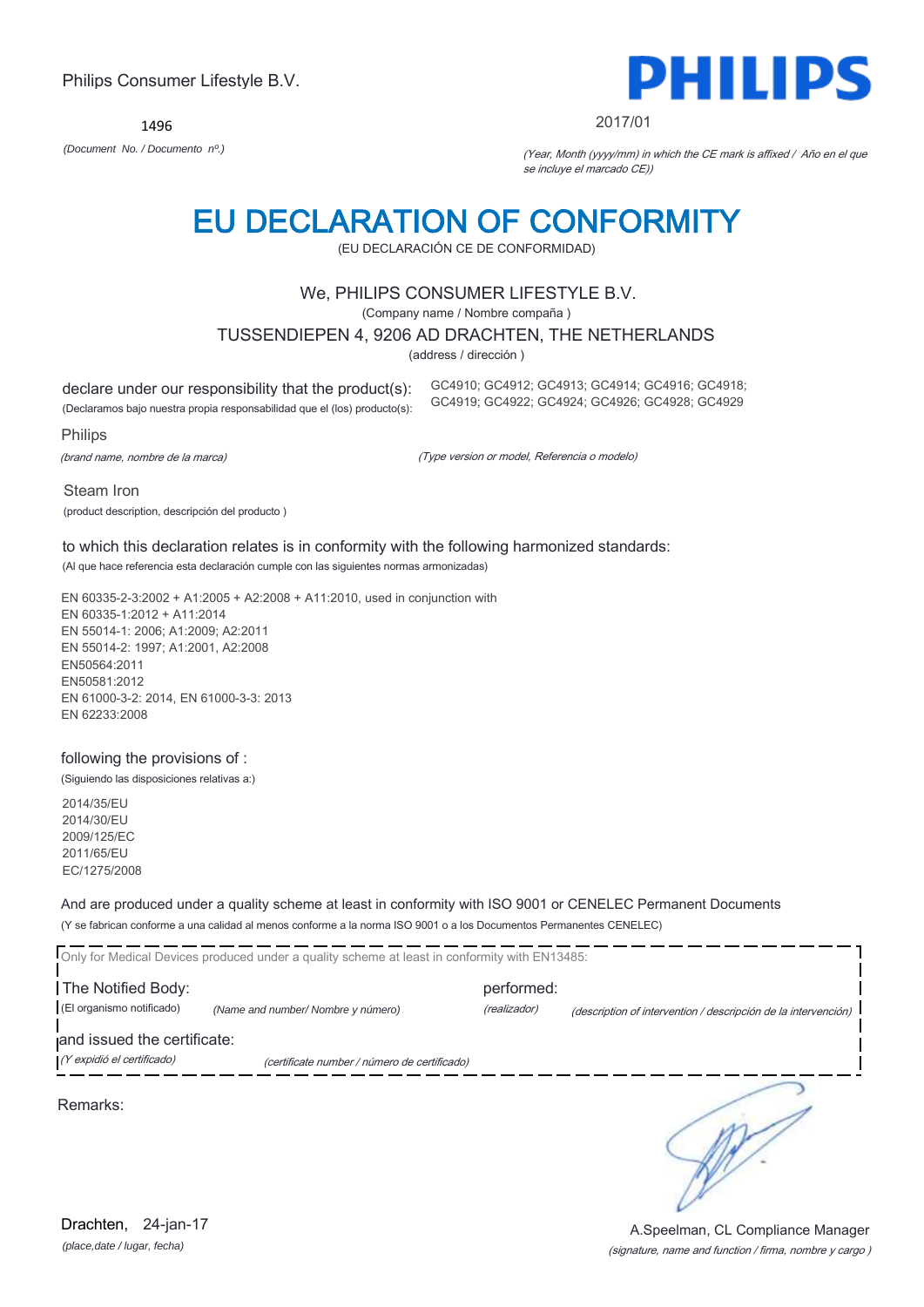1496



#### 2017/01

*(Document No. / Raportti nr.)* (Year, Month (yyyy/mm) in which the CE mark is affixed / CE merkinnän myöntämisvuosi)

### EU DECLARATION OF CONFORMITY

(Vaatimustenmukaisuusvakuutus)

#### We, PHILIPS CONSUMER LIFESTYLE B.V.

(Company name / Nimi)

TUSSENDIEPEN 4, 9206 AD DRACHTEN, THE NETHERLANDS

(address / Osoite)

declare under our responsibility that the product(s) GC4910; GC4912; GC4913; GC4914; GC4916; GC4918;

(Ilmoitus seuraavista vastuullamme olevista sähkötuotteista:)

Philips

(brand name, Brändinimi)

(Type version or model, Tyypi, versio tai malli)

GC4919; GC4922; GC4924; GC4926; GC4928; GC4929

Steam Iron (product description, Tuotekuvaus)

### to which this declaration relates is in conformity with the following harmonized standards:

(Tämä vakuutus on yhdenmukainen seuraavien harmonisointistandardien kanssa)

EN 60335-2-3:2002 + A1:2005 + A2:2008 + A11:2010, used in conjunction with EN 60335-1:2012 + A11:2014 EN 55014-1: 2006; A1:2009; A2:2011 EN 55014-2: 1997; A1:2001, A2:2008 EN50564:2011 EN50581:2012 EN 61000-3-2: 2014, EN 61000-3-3: 2013 EN 62233:2008

#### following the provisions of :

(Seuraavien määräysten mukaisesti)

2014/35/EU 2014/30/EU 2009/125/EC 2011/65/EU EC/1275/2008

And are produced under a quality scheme at least in conformity with ISO 9001 or CENELEC Permanent Documents (Ja on tuotettu seuraavien laatujärjestelmien mukaisesti : ISO 9001 ja CENELEC asiakirjat)

|                                                     | Only for Medical Devices produced under a quality scheme at least in conformity with EN13485: |                             |                                                     |
|-----------------------------------------------------|-----------------------------------------------------------------------------------------------|-----------------------------|-----------------------------------------------------|
| The Notified Body:<br>(Ilmoitettu laitos)           | (Name and number/ Nimi ja numero)                                                             | performed:<br>(suoritetaan) | (description of intervention / toimenpiteen kuvaus) |
| and issued the certificate:<br>(Todistuksen antaja) | (certificate number / Sertifikaatin numero)                                                   |                             |                                                     |
| Remarks:                                            |                                                                                               |                             |                                                     |

*(place,date / paikka, päiväys)* Drachten, 24-jan-17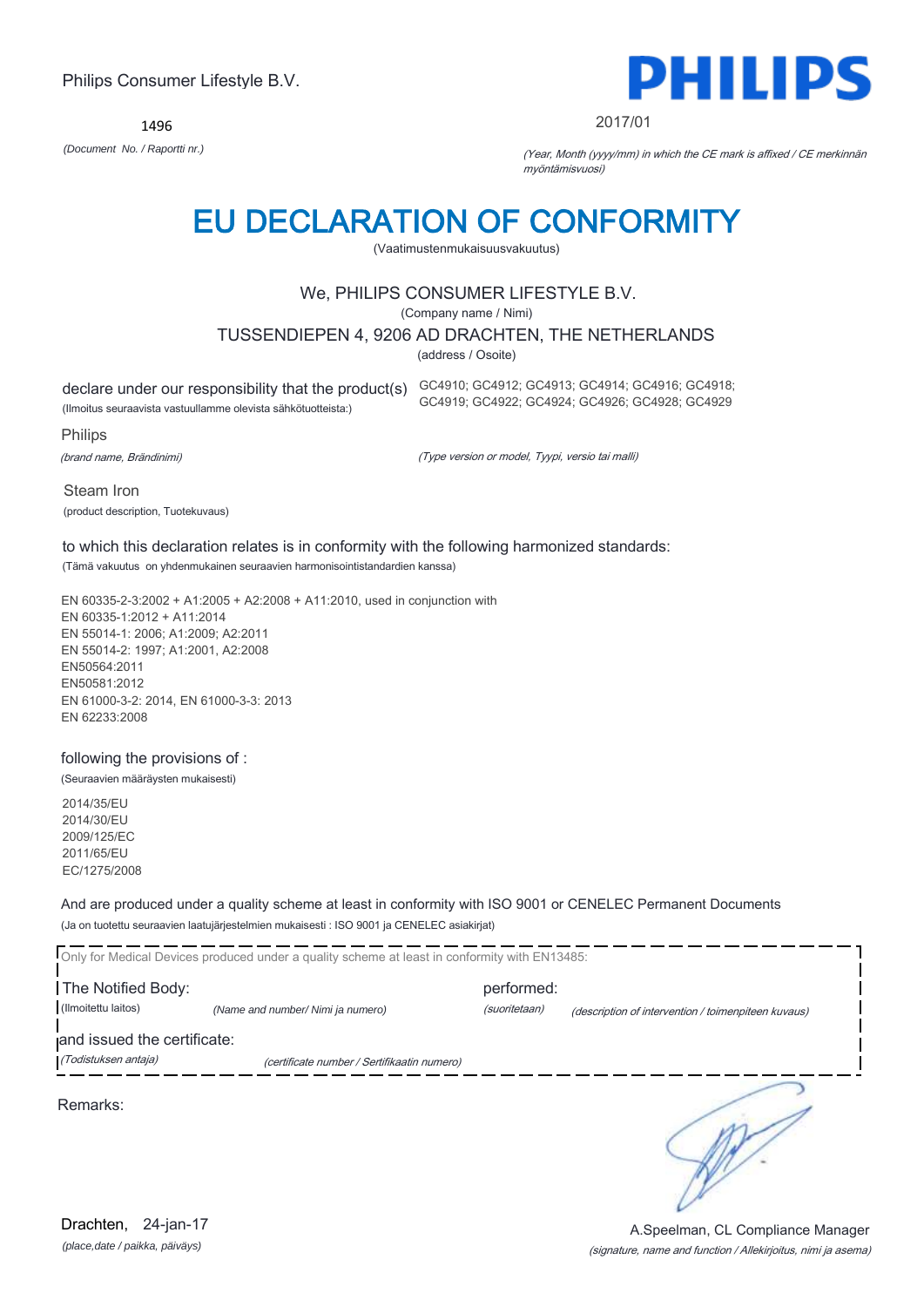Steam Iron

1496

### EU DECLARATION OF CONFORMITY

(EC MEGFELELŐSÉGI NYILATKOZAT)

#### We, PHILIPS CONSUMER LIFESTYLE B.V.

(Company name / Név)

TUSSENDIEPEN 4, 9206 AD DRACHTEN, THE NETHERLANDS

(address / cím)

declare under our responsibility that the product(s)

(Felelőssége tudatában nyilatkozik, hogy az alábbi elektronikai termék(ek))

Philips

(brand name, márkanév)

(Type version or model, Típusváltozat vagy modell)

GC4910; GC4912; GC4913; GC4914; GC4916; GC4918; GC4919; GC4922; GC4924; GC4926; GC4928; GC4929

to which this declaration relates is in conformity with the following harmonized standards:

(Az ezen nyilatkozatban foglaltak szerint megfelel(nek) a következő harmonizált szabványoknak)

EN 60335-2-3:2002 + A1:2005 + A2:2008 + A11:2010, used in conjunction with EN 60335-1:2012 + A11:2014 EN 55014-1: 2006; A1:2009; A2:2011 EN 55014-2: 1997; A1:2001, A2:2008 EN50564:2011 EN50581:2012 EN 61000-3-2: 2014, EN 61000-3-3: 2013 EN 62233:2008

#### following the provisions of :

(Követve a következő ajánlásokat)

2014/35/EU 2014/30/EU 2009/125/EC 2011/65/EU EC/1275/2008

And are produced under a quality scheme at least in conformity with ISO 9001 or CENELEC Permanent Documents (legalább az ISO 9001-nek megfelelően vagy)

|                                | Only for Medical Devices produced under a quality scheme at least in conformity with EN13485: |              |                                                    |
|--------------------------------|-----------------------------------------------------------------------------------------------|--------------|----------------------------------------------------|
| The Notified Body:             |                                                                                               | performed:   |                                                    |
| (Bejelentett testület)         | (Name and number/Név és szám)                                                                 | (teljesítve) | (description of intervention / intézkedés leírása) |
| and issued the certificate:    |                                                                                               |              |                                                    |
| (és a kibocsátott tanúsítvány) | (certificate number / tanúsítvány száma)                                                      |              |                                                    |
| Remarks:                       |                                                                                               |              |                                                    |

*(place,date / hely, dátum)* Drachten, 24-jan-17

#### (signature, name and function / aláírás, név és beosztás) A.Speelman, CL Compliance Manager

PHILIPS

#### 2017/01

*(Document No. / Jelentés száma)* (Year, Month (yyyy/mm) in which the CE mark is affixed / A CE jelzés feltüntetésének éve)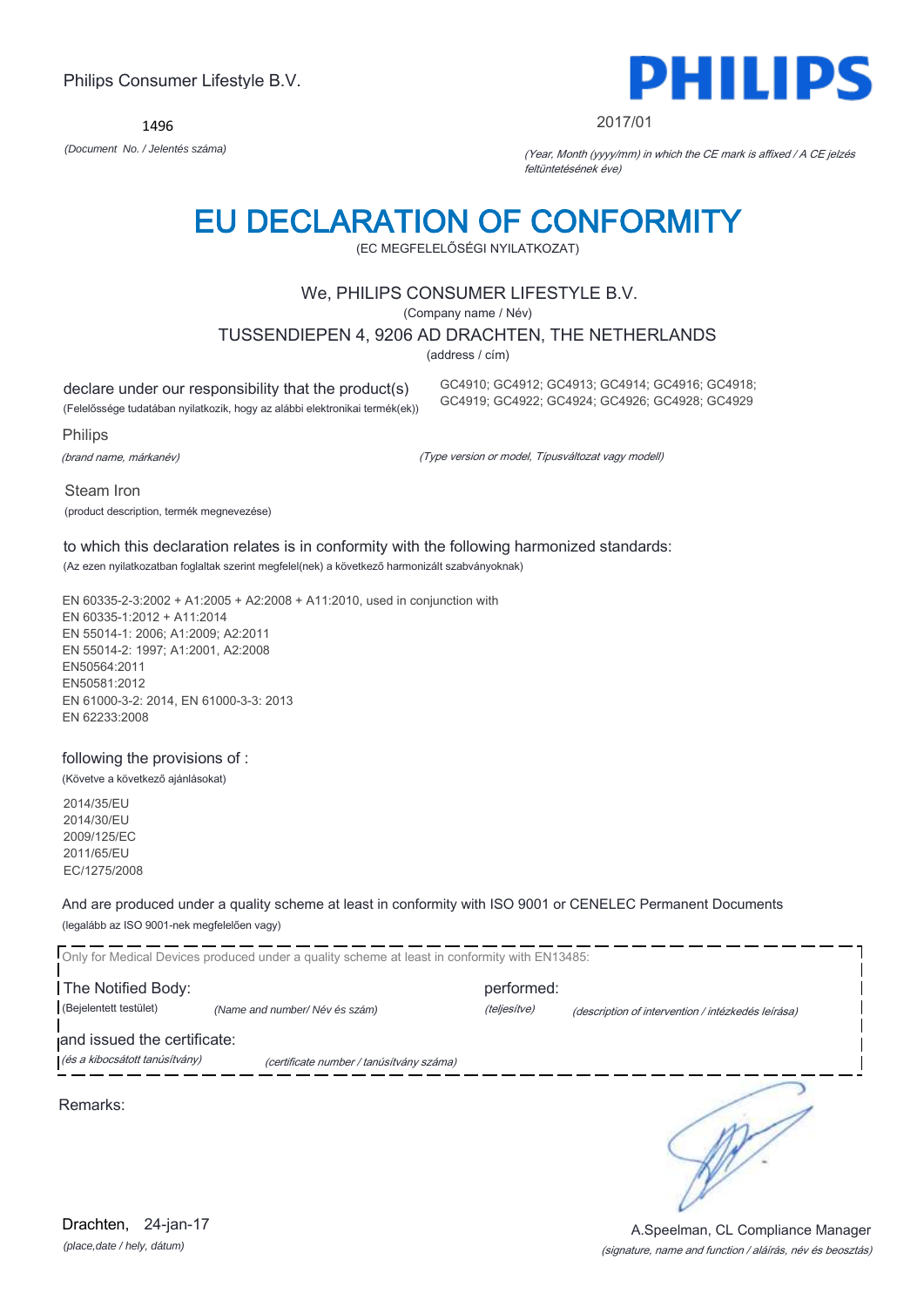1496



#### 2017/01

*(Document No. / Report Numero )* (Year, Month (yyyy/mm) in which the CE mark is affixed / Anno di apposizione della marcatura CE)

# EU DECLARATION OF CONFORMITY

(DICHIARAZIONE DI CONFORMITA' CE )

#### We, PHILIPS CONSUMER LIFESTYLE B.V.

(Company name / denominazione sociale)

TUSSENDIEPEN 4, 9206 AD DRACHTEN, THE NETHERLANDS

(address / sede)

declare under our responsibility that the product(s): GC4910; GC4912; GC4913; GC4914; GC4916; GC4918; (dichiara sotto la propria responsabilità che il /i Prodotto /i elettrico/i) GC4919; GC4922; GC4924; GC4926; GC4928; GC4929

Philips

(brand name, marchio)

(Type version or model, modello o versione )

Steam Iron (product description, descrizione del prodotto)

### to which this declaration relates is in conformity with the following harmonized standards:

(al quale la presente dichiarazione si riferisce è conforme alle seguenti norme tecniche armonizzate)

EN 60335-2-3:2002 + A1:2005 + A2:2008 + A11:2010, used in conjunction with EN 60335-1:2012 + A11:2014 EN 55014-1: 2006; A1:2009; A2:2011 EN 55014-2: 1997; A1:2001, A2:2008 EN50564:2011 EN50581:2012 EN 61000-3-2: 2014, EN 61000-3-3: 2013 EN 62233:2008

#### following the provisions of :

(secondo le disposizioni della )

2014/35/EU 2014/30/EU 2009/125/EC 2011/65/EU EC/1275/2008

And are produced under a quality scheme at least in conformity with ISO 9001 or CENELEC Permanent Documents (e i processi produttivi seguono un sistema qualità conforme almeno alla norma ISO 9001 o ai documenti permanenti CENELEC)

|                                                           | Only for Medical Devices produced under a quality scheme at least in conformity with EN13485: |                             |                                                             |
|-----------------------------------------------------------|-----------------------------------------------------------------------------------------------|-----------------------------|-------------------------------------------------------------|
| The Notified Body:<br>(L'ente certificatore notificato)   | (Name and number/ denominazione e numero)                                                     | performed:<br>(ha eseguito) | (description of intervention / descrizione dell'intervento) |
| and issued the certificate:<br>(ed emesso il certificato) | (certificate number / numero del certificato)                                                 |                             |                                                             |
| Remarks:                                                  |                                                                                               |                             |                                                             |

(signature, name and function / firma , nome e funzione) A.Speelman, CL Compliance Manager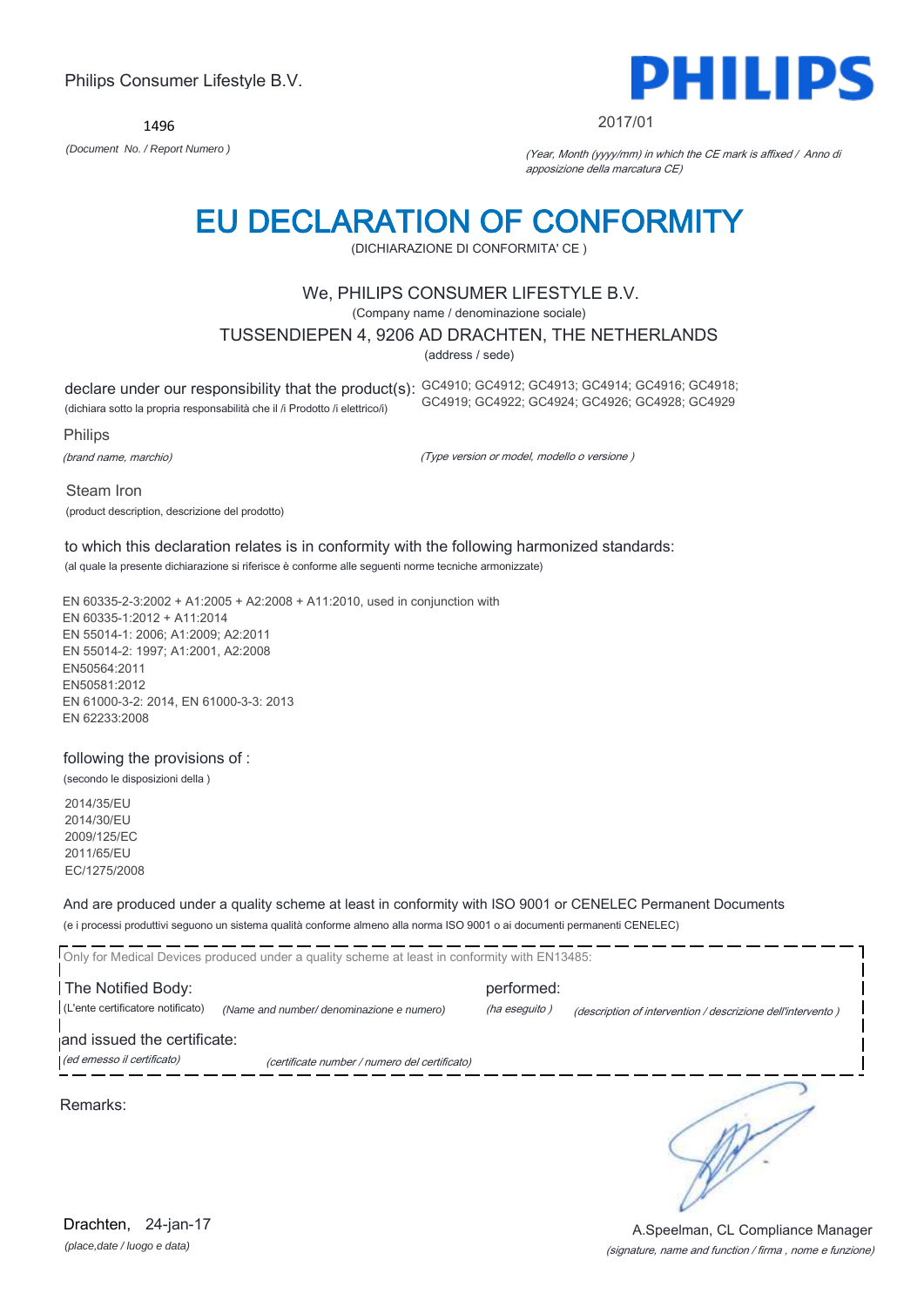1496



#### 2017/01

*(Document No. / Pranešimo Nr.)* (Year, Month (yyyy/mm) in which the CE mark is affixed / Metai, kada CE patvirtino)

## EU DECLARATION OF CONFORMITY

(EC ATITIKTIES DEKLARACIJA)

#### We, PHILIPS CONSUMER LIFESTYLE B.V.

(Company name / Pavadinimas)

TUSSENDIEPEN 4, 9206 AD DRACHTEN, THE NETHERLANDS

(address / adresas)

declare under our responsibility that the product(s) GC4910; GC4912; GC4913; GC4914; GC4916; GC4918;

(Deklaruojame, kad elektronikos gaminys (-iai):)

Philips

(brand name, firmos ženklo pavadinimas )

(Type version or model, Tipas arba modelis)

GC4919; GC4922; GC4924; GC4926; GC4928; GC4929

Steam Iron (product description, gaminio aprašymas)

to which this declaration relates is in conformity with the following harmonized standards:

(Pagal šią deklaraciją atitinka toliau nurodytus standartus:)

EN 60335-2-3:2002 + A1:2005 + A2:2008 + A11:2010, used in conjunction with EN 60335-1:2012 + A11:2014 EN 55014-1: 2006; A1:2009; A2:2011 EN 55014-2: 1997; A1:2001, A2:2008 EN50564:2011 EN50581:2012 EN 61000-3-2: 2014, EN 61000-3-3: 2013 EN 62233:2008

#### following the provisions of :

(Atitinka tokias nuostatas:)

2014/35/EU 2014/30/EU 2009/125/EC 2011/65/EU EC/1275/2008

And are produced under a quality scheme at least in conformity with ISO 9001 or CENELEC Permanent Documents (Pagaminta atitinkant visus kokybės reikalavimus pagal ISO 9001 ar CENELEC nuolatinius dokumentus)

|                             | Only for Medical Devices produced under a quality scheme at least in conformity with EN13485: |            |                                                         |
|-----------------------------|-----------------------------------------------------------------------------------------------|------------|---------------------------------------------------------|
| The Notified Body:          |                                                                                               | performed: |                                                         |
| (Informuota įstaiga)        | (Name and number/ Pavadinimas ir numeris)                                                     | (atlikta)  | (description of intervention / intervencijos aprašymas) |
| and issued the certificate: |                                                                                               |            |                                                         |
| (Sertifikatas išleistas)    | (certificate number / sertifikato numeris)                                                    |            |                                                         |
| Remarks:                    |                                                                                               |            |                                                         |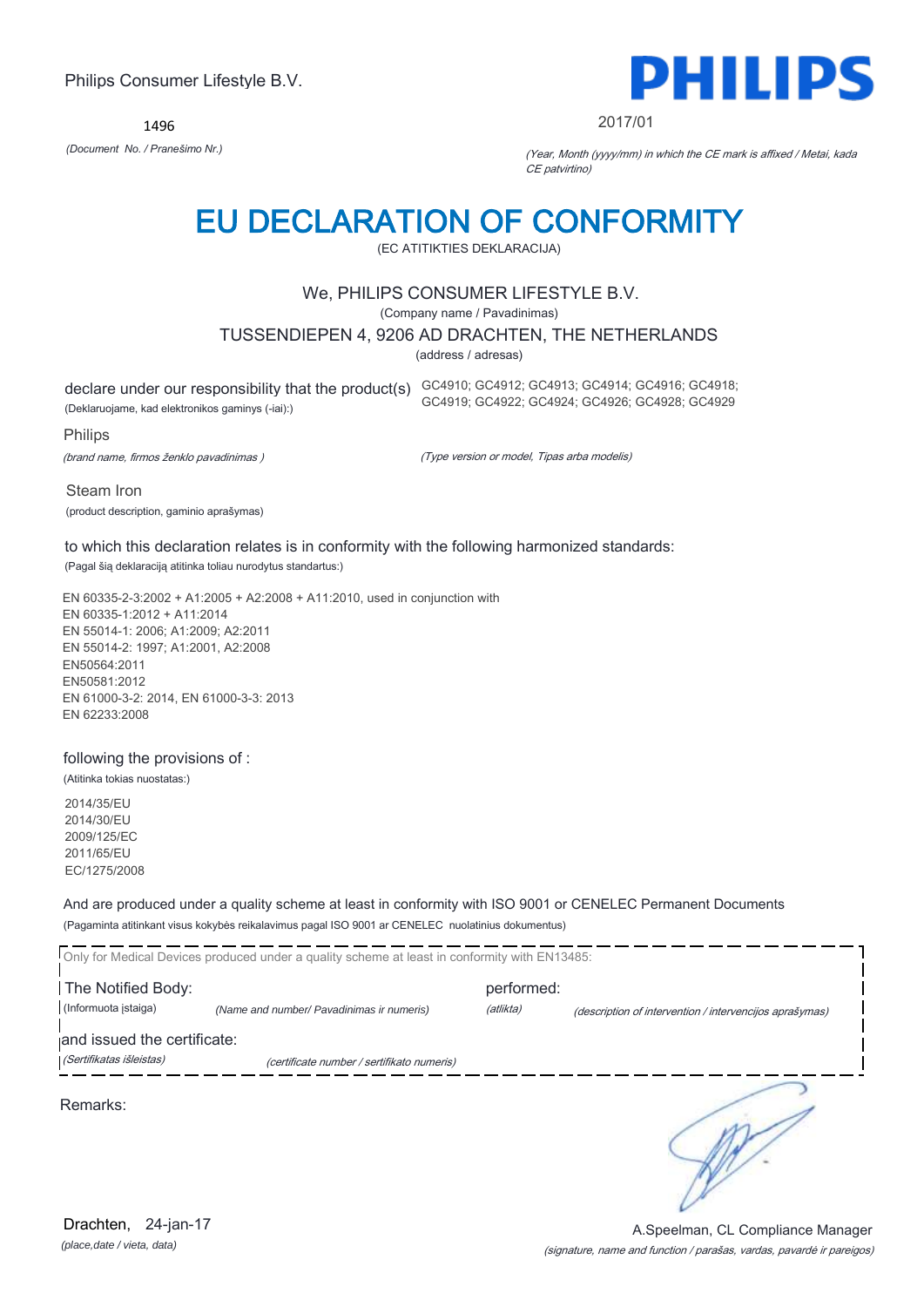1496



#### 2017/01

*(Document No. / Ziņojums Nr)* (Year, Month (yyyy/mm) in which the CE mark is affixed / Gads kurā CE zīme ieviesta)

## EU DECLARATION OF CONFORMITY

(EC deklarācija atbilstība)

#### We, PHILIPS CONSUMER LIFESTYLE B.V.

(Company name / vārds)

TUSSENDIEPEN 4, 9206 AD DRACHTEN, THE NETHERLANDS

(address / adrese)

(deklarēt zem vai atbildība ka, elektronisks produkts)

declare under our responsibility that the product(s) GC4910; GC4912; GC4913; GC4914; GC4916; GC4918; GC4919; GC4922; GC4924; GC4926; GC4928; GC4929

Philips

(brand name, fabrikas marka vārds)

(Type version or model, Tips, versija vai modelis)

Steam Iron (product description, produkta apraksts)

#### to which this declaration relates is in conformity with the following harmonized standards: (Kam ši deklarācija atbilst ir apliecināt ar sekojošiem saskaņotiem standartiem)

EN 60335-2-3:2002 + A1:2005 + A2:2008 + A11:2010, used in conjunction with EN 60335-1:2012 + A11:2014 EN 55014-1: 2006; A1:2009; A2:2011 EN 55014-2: 1997; A1:2001, A2:2008 EN50564:2011 EN50581:2012 EN 61000-3-2: 2014, EN 61000-3-3: 2013 EN 62233:2008

#### following the provisions of :

(Sekojot noteikumiem) 2014/35/EU 2014/30/EU 2009/125/EC 2011/65/EU

EC/1275/2008

And are produced under a quality scheme at least in conformity with ISO 9001 or CENELEC Permanent Documents (Tiek ražots zem kvalitātes sistēma kas ir apstiprināta ar ISO 9001 vai CENELEC pastāvošiem dokumentiem )

|                             | Only for Medical Devices produced under a quality scheme at least in conformity with EN13485: |            |                                                        |
|-----------------------------|-----------------------------------------------------------------------------------------------|------------|--------------------------------------------------------|
| The Notified Body:          |                                                                                               | performed: |                                                        |
| (Reģistrēta galvenā daļa)   | (Name and number/ vārds un numurs)                                                            | (paveikts) | (description of intervention / intervencijas apraksts) |
| and issued the certificate: |                                                                                               |            |                                                        |
| (Un izveido sertifikātu)    | (certificate number / sertifikāta numurs)                                                     |            |                                                        |
| Remarks:                    |                                                                                               |            |                                                        |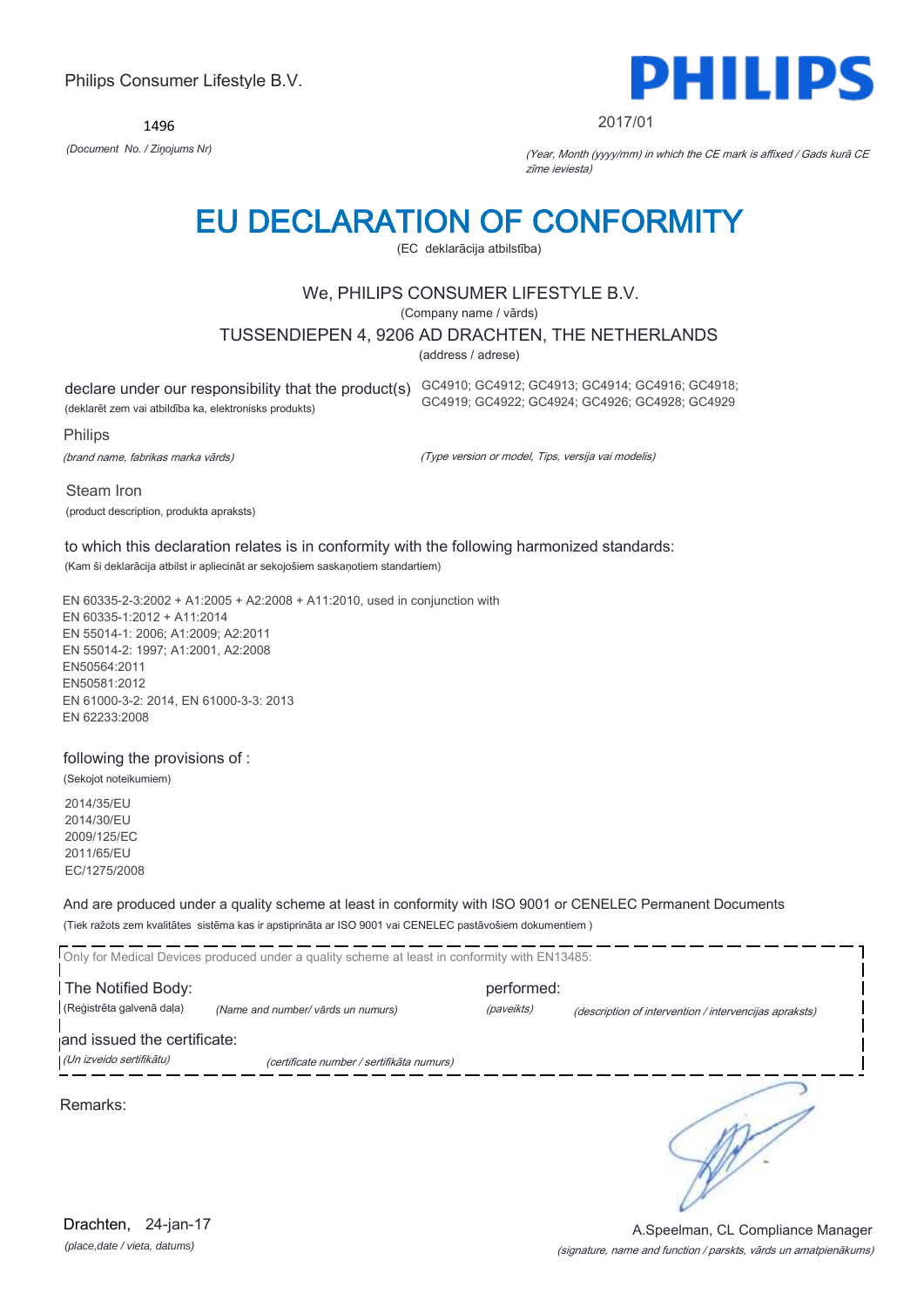1496



#### 2017/01

*(Document No. / Numer raportu)* (Year, Month (yyyy/mm) in which the CE mark is affixed / Rok, w którym oznakowanie CE zostało umieszczone na wyrobie)

# EU DECLARATION OF CONFORMITY

(DEKLARACJA ZGODNOŚCI UE)

#### We, PHILIPS CONSUMER LIFESTYLE B.V.

(Company name / Nazwa)

TUSSENDIEPEN 4, 9206 AD DRACHTEN, THE NETHERLANDS

(address / adres)

declare under our responsibility that the product(s)

(Deklarujemy na naszą odpowiedzialność, że urządzeni(e/a) elektryczne)

Philips

(brand name, marka)

(Type version or model, Typ lub model)

GC4910; GC4912; GC4913; GC4914; GC4916; GC4918; GC4919; GC4922; GC4924; GC4926; GC4928; GC4929

Steam Iron

(product description, nazwa /opis produktu)

### to which this declaration relates is in conformity with the following harmonized standards:

(Do którego odnosi się niniejsza deklaracja jest zgodny z następującymi normami zharmonizowanymi)

EN 60335-2-3:2002 + A1:2005 + A2:2008 + A11:2010, used in conjunction with EN 60335-1:2012 + A11:2014 EN 55014-1: 2006; A1:2009; A2:2011 EN 55014-2: 1997; A1:2001, A2:2008 EN50564:2011 EN50581:2012 EN 61000-3-2: 2014, EN 61000-3-3: 2013 EN 62233:2008

#### following the provisions of :

(Zgodnie z dyrektywami) 2014/35/EU 2014/30/EU 2009/125/EC 2011/65/EU

EC/1275/2008

And are produced under a quality scheme at least in conformity with ISO 9001 or CENELEC Permanent Documents (oraz został wyprodukowany zgodnie ze standardami jakościowymi takimi jak ISO9001 lub CENELEC Permanent Documents)

|                             | Only for Medical Devices produced under a quality scheme at least in conformity with EN13485: |            |                                                |
|-----------------------------|-----------------------------------------------------------------------------------------------|------------|------------------------------------------------|
| The Notified Body:          |                                                                                               | performed: |                                                |
| (Jednostka certyfikująca)   | (Name and number/ Nazwa i numer)                                                              | (wykonała) | (description of intervention / rodzaj badania) |
| and issued the certificate: |                                                                                               |            |                                                |
| (i wydała certyfikat)       | (certificate number / numer certyfikatu)                                                      |            |                                                |
| Remarks:                    |                                                                                               |            |                                                |

A.Speelman, CL Compliance Manager

*(place,date / miasto, data)* Drachten, 24-jan-17

### (signature, name and function / podpis, imię i nazwisko oraz funkcja)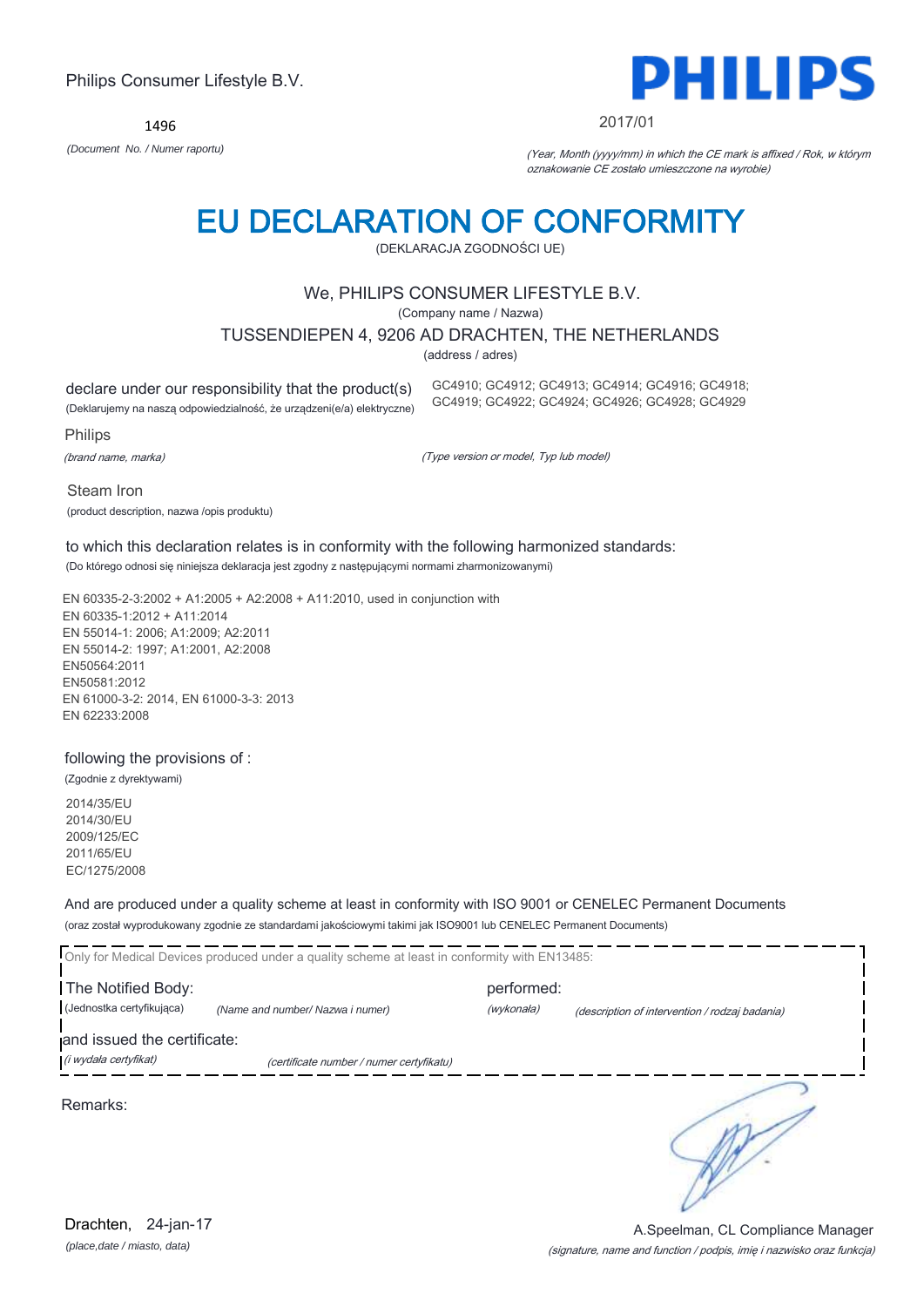1496



#### 2017/01

*(Document No. / Relatório No.)* (Year, Month (yyyy/mm) in which the CE mark is affixed / Ano em que a marca CE é afixada)

# EU DECLARATION OF CONFORMITY

(DECLARAÇÃODE CONFORMIDADE CE)

#### We, PHILIPS CONSUMER LIFESTYLE B.V.

(Company name / Nome)

TUSSENDIEPEN 4, 9206 AD DRACHTEN, THE NETHERLANDS

(address)

declare under our responsibility that the product(s) GC4910; GC4912; GC4913; GC4914; GC4916; GC4918;

(Declara sob a sua responsabilidade que o(s) producto(s) eléctricos )

Philips

(brand name, nome da marca)

(Type version or model, Indicar versão ou modelo)

GC4919; GC4922; GC4924; GC4926; GC4928; GC4929

Steam Iron

(product description, Descrição do produto)

#### to which this declaration relates is in conformity with the following harmonized standards: (Aqueles a quem esta declaração se derige, está em conformidade com as seguintes normas harmonizadas)

EN 60335-2-3:2002 + A1:2005 + A2:2008 + A11:2010, used in conjunction with EN 60335-1:2012 + A11:2014 EN 55014-1: 2006; A1:2009; A2:2011 EN 55014-2: 1997; A1:2001, A2:2008 EN50564:2011 EN50581:2012 EN 61000-3-2: 2014, EN 61000-3-3: 2013 EN 62233:2008

#### following the provisions of :

(Na sequência do disposto em:)

2014/35/EU 2014/30/EU 2009/125/EC 2011/65/EU EC/1275/2008

And are produced under a quality scheme at least in conformity with ISO 9001 or CENELEC Permanent Documents (E são produzidos sob um regime de qualidade, pelo menos, em conformidade com a norma ISO 9001 ou Documentos Permanentes CENELEC)

| Only for Medical Devices produced under a quality scheme at least in conformity with EN13485: |                                           |                           |                                                          |
|-----------------------------------------------------------------------------------------------|-------------------------------------------|---------------------------|----------------------------------------------------------|
| The Notified Body:<br>(O organismo notificado)                                                | (Name and number/Nome e número)           | performed:<br>(realizada) | (description of intervention / descrição da intervenção) |
| and issued the certificate:<br>(E emitido o certificado)                                      | (certificate number / certificado número) |                           |                                                          |

Remarks:

*(place,date / local, data)* Drachten, 24-jan-17

#### (signature, name and function / assinatura, nome e função) A.Speelman, CL Compliance Manager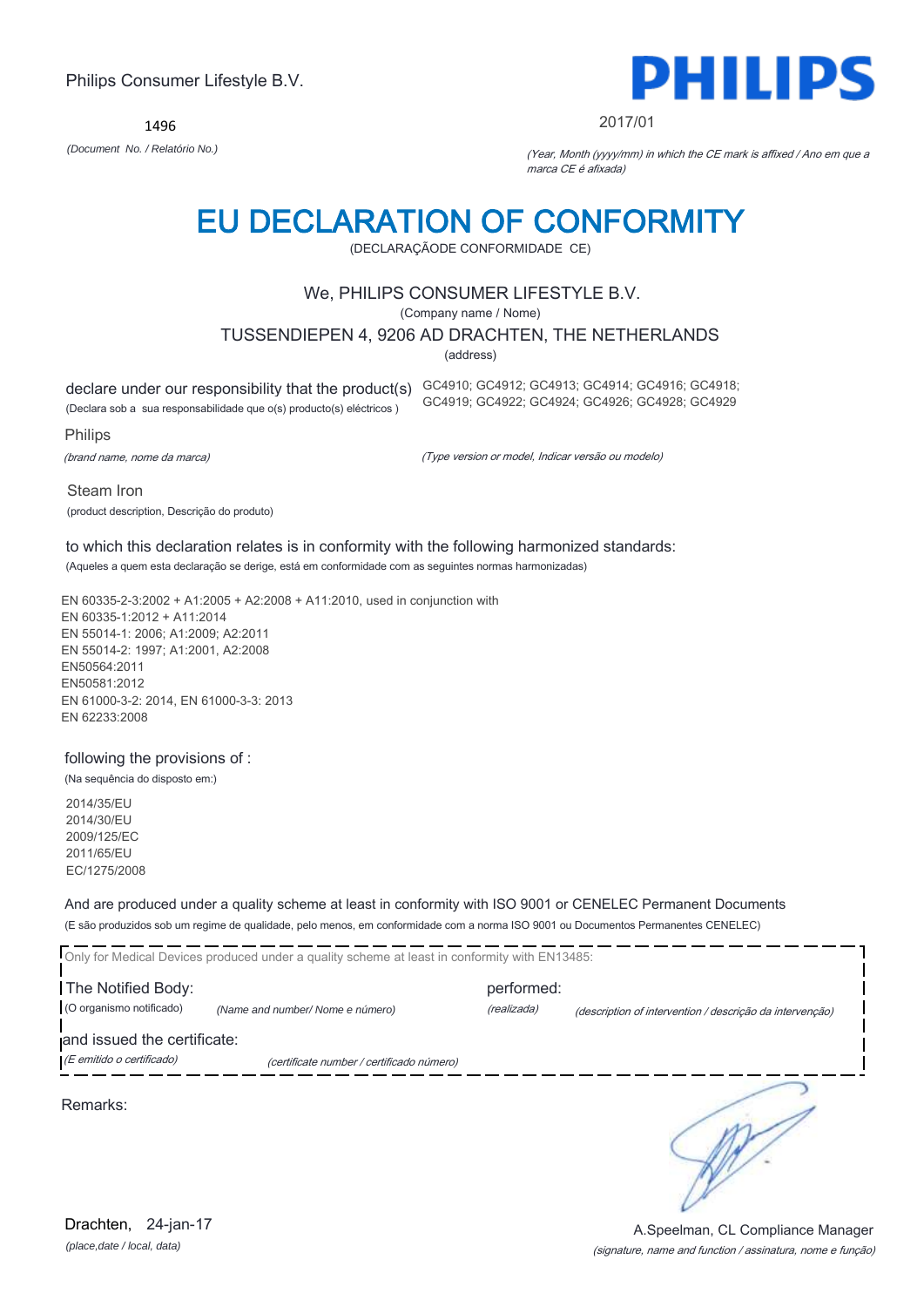1496



#### 2017/01

*(Document No. / Nr. raport)* (Year, Month (yyyy/mm) in which the CE mark is affixed / Anul în care este aplicat marcajul CE)

# EU DECLARATION OF CONFORMITY

(DECLARAŢIE DE CONFORMITATE CE)

#### We, PHILIPS CONSUMER LIFESTYLE B.V.

(Company name / Nume)

TUSSENDIEPEN 4, 9206 AD DRACHTEN, THE NETHERLANDS

(address / adresă)

(Declarăm pe proprie răspundere că produsul (produsele) electric(e))

declare under our responsibility that the product(s) GC4910; GC4912; GC4913; GC4914; GC4916; GC4918; GC4919; GC4922; GC4924; GC4926; GC4928; GC4929

Philips

(brand name, marca)

(Type version or model, Tip sau model)

Steam Iron (product description, descriere produs)

#### to which this declaration relates is in conformity with the following harmonized standards: (La care se referă această declaraţie, este in conformitate cu următoarele standarde armonizate)

EN 60335-2-3:2002 + A1:2005 + A2:2008 + A11:2010, used in conjunction with EN 60335-1:2012 + A11:2014 EN 55014-1: 2006; A1:2009; A2:2011 EN 55014-2: 1997; A1:2001, A2:2008 EN50564:2011 EN50581:2012 EN 61000-3-2: 2014, EN 61000-3-3: 2013 EN 62233:2008

#### following the provisions of :

(În conformitate cu dispoziţiile directivelor)

2014/35/EU 2014/30/EU 2009/125/EC 2011/65/EU EC/1275/2008

And are produced under a quality scheme at least in conformity with ISO 9001 or CENELEC Permanent Documents (Şi sunt fabricate după o schemă de calitate conformă cel puţin cu standardul ISO 9001 sau Documentele Permanente CENELEC)

|                                                         | Only for Medical Devices produced under a quality scheme at least in conformity with EN13485: |                            |                                                         |
|---------------------------------------------------------|-----------------------------------------------------------------------------------------------|----------------------------|---------------------------------------------------------|
| The Notified Body:<br>(Organismul notificat)            | (Name and number/ Nume si număr)                                                              | performed:<br>(a efectuat) | (description of intervention / descrierea interventiei) |
| and issued the certificate:<br>(Și a emis certificatul) | (certificate number / Numărul certificatului)                                                 |                            |                                                         |
|                                                         |                                                                                               |                            |                                                         |

Remarks: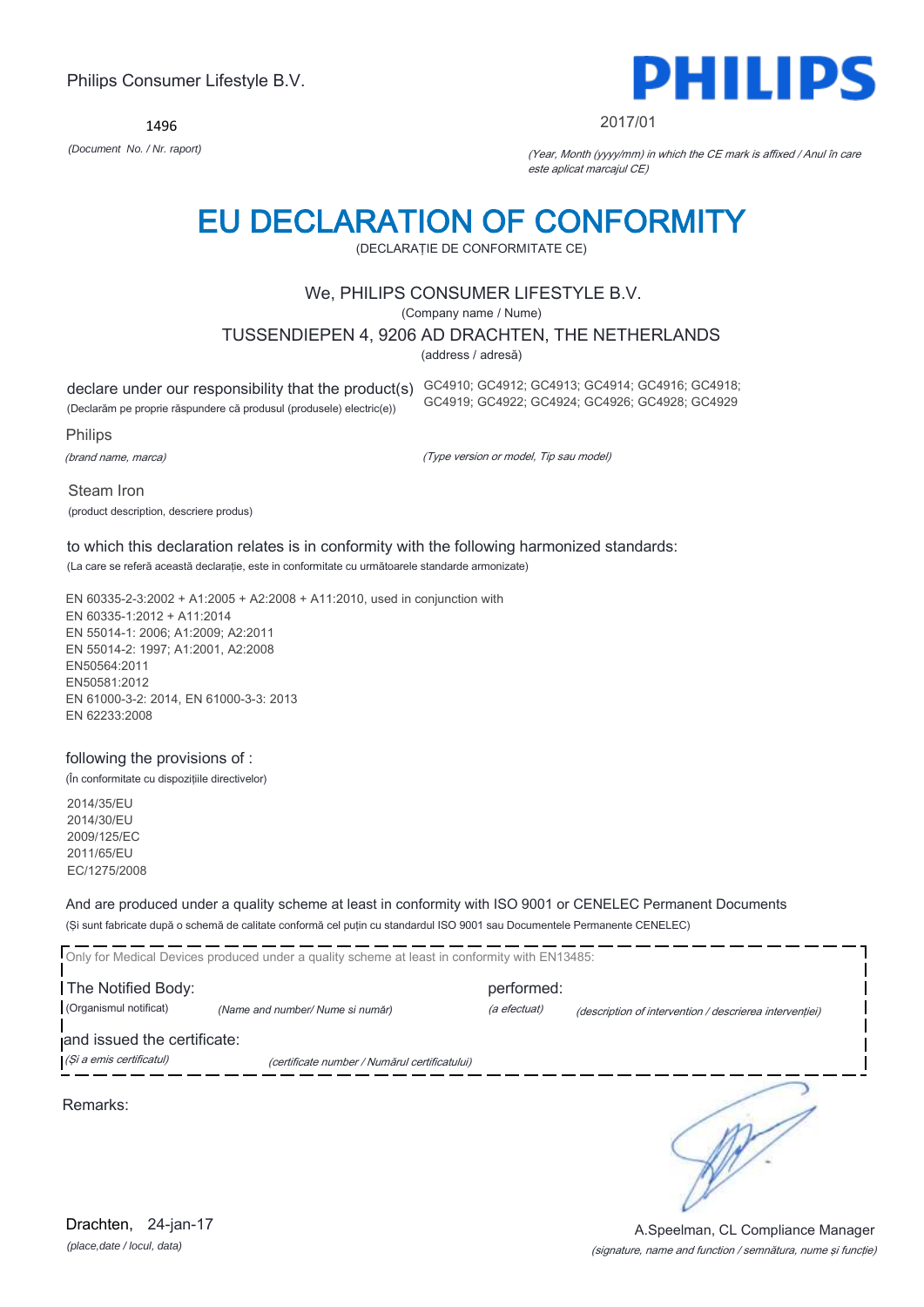1496



#### 2017/01

*(Document No. / Номер протокола)* (Year, Month (yyyy/mm) in which the CE mark is affixed / Год начала маркировки знаком CE)

# EU DECLARATION OF CONFORMITY

(CE Декларация о соответствии)

#### We, PHILIPS CONSUMER LIFESTYLE B.V.

(Company name / Юридическое имя)

TUSSENDIEPEN 4, 9206 AD DRACHTEN, THE NETHERLANDS

(address / адрес)

declare under our responsibility that the product(s):

(Декларируем под нашу ответственность, что электрическая продукция)

GC4910; GC4912; GC4913; GC4914; GC4916; GC4918; GC4919; GC4922; GC4924; GC4926; GC4928; GC4929

Philips

(brand name, торговая марка)

(Type version or model, тип, модель)

Steam Iron

(product description, описание продукции)

### to which this declaration relates is in conformity with the following harmonized standards:

(указанная в данной декларации, соответствует требованиям следующих стандартов:)

EN 60335-2-3:2002 + A1:2005 + A2:2008 + A11:2010, used in conjunction with EN 60335-1:2012 + A11:2014 EN 55014-1: 2006; A1:2009; A2:2011 EN 55014-2: 1997; A1:2001, A2:2008 EN50564:2011 EN50581:2012 EN 61000-3-2: 2014, EN 61000-3-3: 2013 EN 62233:2008

#### following the provisions of :

(В соответствие с положениями:)

2014/35/EU 2014/30/EU 2009/125/EC 2011/65/EU EC/1275/2008

And are produced under a quality scheme at least in conformity with ISO 9001 or CENELEC Permanent Documents (по крайней мере, в соответствии с ISO 9001 или)

Only for Medical Devices produced under a quality scheme at least in conformity with EN13485: The Notified Body: example and performed: (Нотифицированный Орган) *(Name and number/ Название и номер)* (проверил(а)) (description of intervention / описание проверки) and issued the certificate: (и выпустил(а) сертификат) (certificate number / номер сертификата) ∍ Remarks: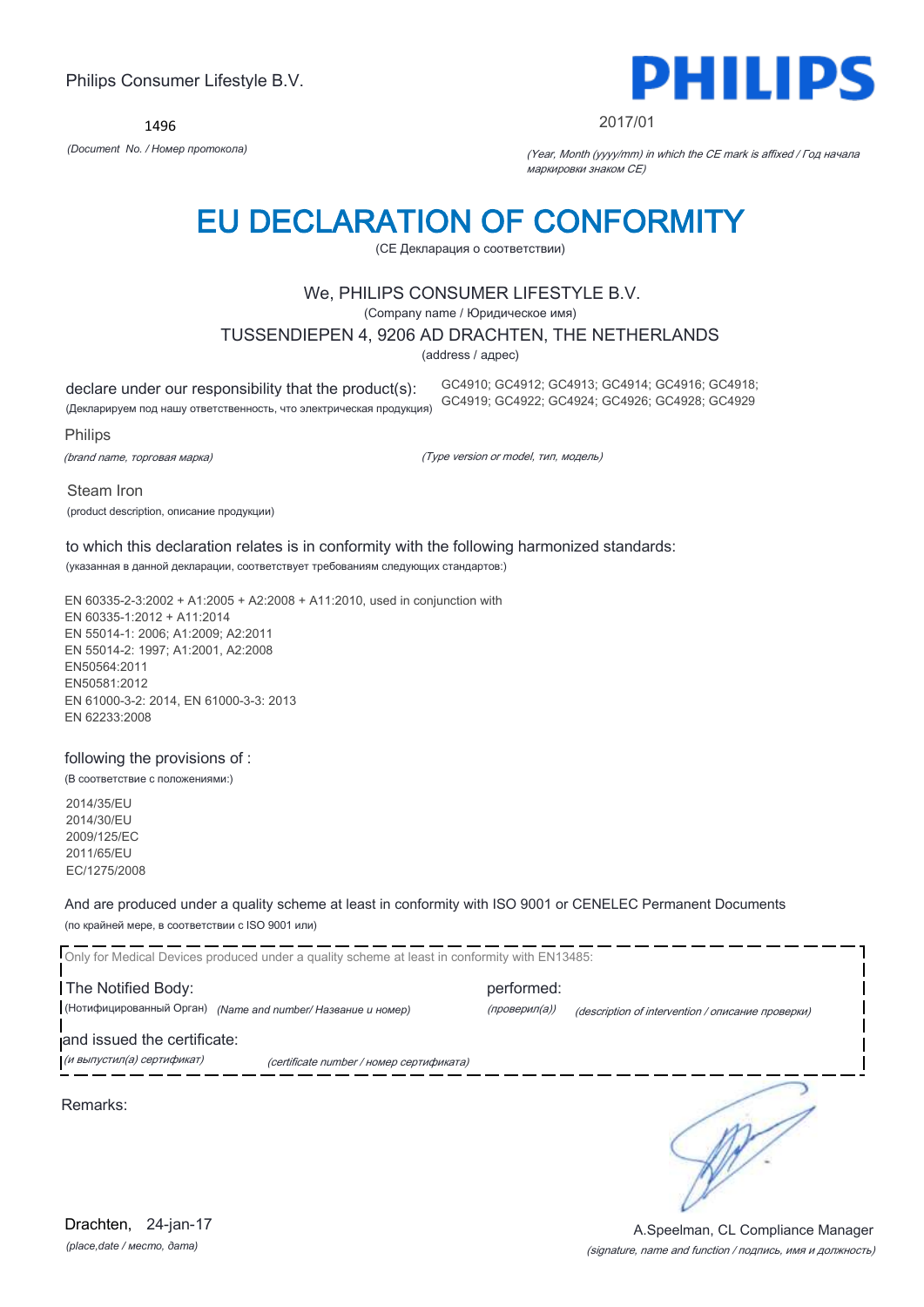1496



#### 2017/01

*(Document No. / Správa č.)* (Year, Month (yyyy/mm) in which the CE mark is affixed / Rok v ktorom je opatrený znakom CE)

# EU DECLARATION OF CONFORMITY

(Rok v ktorom je opatrený znakom CE)

#### We, PHILIPS CONSUMER LIFESTYLE B.V.

(Company name / Meno )

TUSSENDIEPEN 4, 9206 AD DRACHTEN, THE NETHERLANDS

(address / adresa)

declare under our responsibility that the product(s) GC4910; GC4912; GC4913; GC4914; GC4916; GC4918;

(Prehlasujeme na svoju zodpovednosť, že elektrický výrobok(y))

Philips

(brand name, názov značky)

(Type version or model, Typové označenie alebo model)

GC4919; GC4922; GC4924; GC4926; GC4928; GC4929

Steam Iron (product description, opis prístroja)

#### to which this declaration relates is in conformity with the following harmonized standards: (Na ktorý sa toto vyhlásenie vzťahuje, je v zhode s nasledujúcimi harmonizovanými normami)

EN 60335-2-3:2002 + A1:2005 + A2:2008 + A11:2010, used in conjunction with EN 60335-1:2012 + A11:2014 EN 55014-1: 2006; A1:2009; A2:2011 EN 55014-2: 1997; A1:2001, A2:2008 EN50564:2011 EN50581:2012 EN 61000-3-2: 2014, EN 61000-3-3: 2013 EN 62233:2008

#### following the provisions of :

(V nadväznosti na ustanovenia)

2014/35/EU 2014/30/EU 2009/125/EC 2011/65/EU EC/1275/2008

And are produced under a quality scheme at least in conformity with ISO 9001 or CENELEC Permanent Documents (A sú vyrobené systémom kvality minimálne v súlade s normou ISO 9001 alebo CENELEC dokumentmi)

Only for Medical Devices produced under a quality scheme at least in conformity with EN13485: The Notified Body: example and the performed: (Notifikovaný orgán) *(Name and number/ Názov a číslo)* (vykonal) (description of intervention / opis zásahu) and issued the certificate: (A vydal osvedčenie) (certificate number / číslo osvedčenia) ∍ Remarks: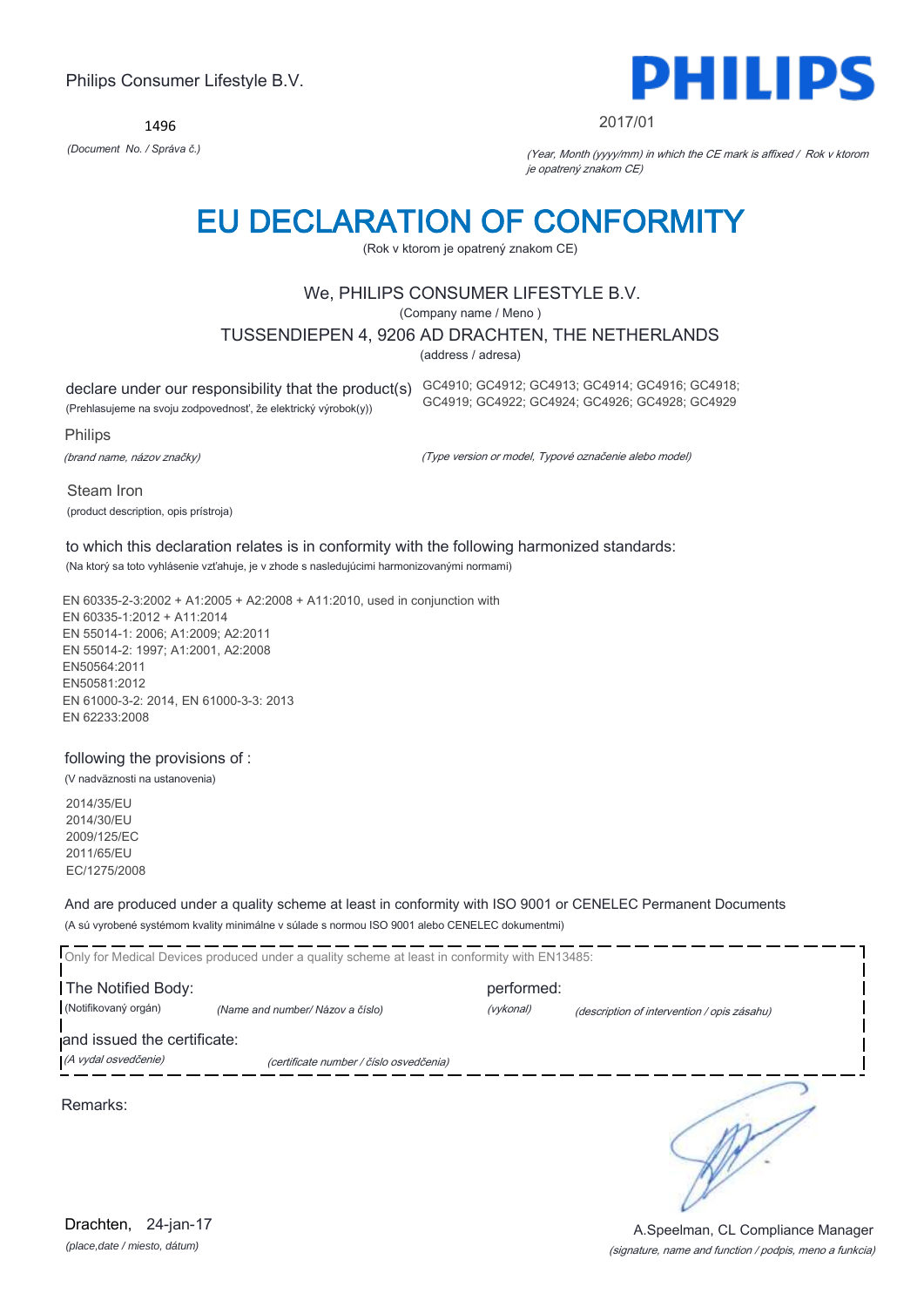1496



2017/01

*(Document No. / Številka poročila)* (Year, Month (yyyy/mm) in which the CE mark is affixed / Leto namstitve CE znaka)

# EU DECLARATION OF CONFORMITY

(Izjava o skladnosti)

#### We, PHILIPS CONSUMER LIFESTYLE B.V.

(Company name / Ime)

TUSSENDIEPEN 4, 9206 AD DRACHTEN, THE NETHERLANDS

(address / Naslov)

declare under our responsibility that the product(s) GC4910; GC4912; GC4913; GC4914; GC4916; GC4918; (S polno odgovornostjo izjavljamo)

GC4919; GC4922; GC4924; GC4926; GC4928; GC4929

Philips

(brand name, Ime znamke)

(Type version or model, Tip, verzija ali model)

Steam Iron (product description, Opis proizvoda)

#### to which this declaration relates is in conformity with the following harmonized standards: (Na katerega se nanaša ta izjava je skladen z naslednjimi harmoniziranimi standardi)

EN 60335-2-3:2002 + A1:2005 + A2:2008 + A11:2010, used in conjunction with EN 60335-1:2012 + A11:2014 EN 55014-1: 2006; A1:2009; A2:2011 EN 55014-2: 1997; A1:2001, A2:2008 EN50564:2011 EN50581:2012 EN 61000-3-2: 2014, EN 61000-3-3: 2013 EN 62233:2008

#### following the provisions of :

(V skladu z naslednjimi odločbami)

2014/35/EU 2014/30/EU 2009/125/EC 2011/65/EU EC/1275/2008

And are produced under a quality scheme at least in conformity with ISO 9001 or CENELEC Permanent Documents (In so proizvedeni v skladu s shemo kakovosti najmanj v skladu z ISO 9001 ali CENELEC stalnimi dokumenti)

|                                          | Only for Medical Devices produced under a quality scheme at least in conformity with EN13485: |                          |                                             |
|------------------------------------------|-----------------------------------------------------------------------------------------------|--------------------------|---------------------------------------------|
| The Notified Body:<br>(Priglašeno organ) |                                                                                               | performed:<br>(Izvršeno) |                                             |
| and issued the certificate:              | (Name and number/ Ime in številka)                                                            |                          | (description of intervention / Opis ukrepa) |
| (Izdaja certifikat)                      | (certificate number / Številka certifikata)                                                   |                          |                                             |
| Remarks:                                 |                                                                                               |                          |                                             |

*(place,date / Kraj, datum)* Drachten, 24-jan-17

#### (signature, name and function / Podpis, Ime in funkcija) A.Speelman, CL Compliance Manager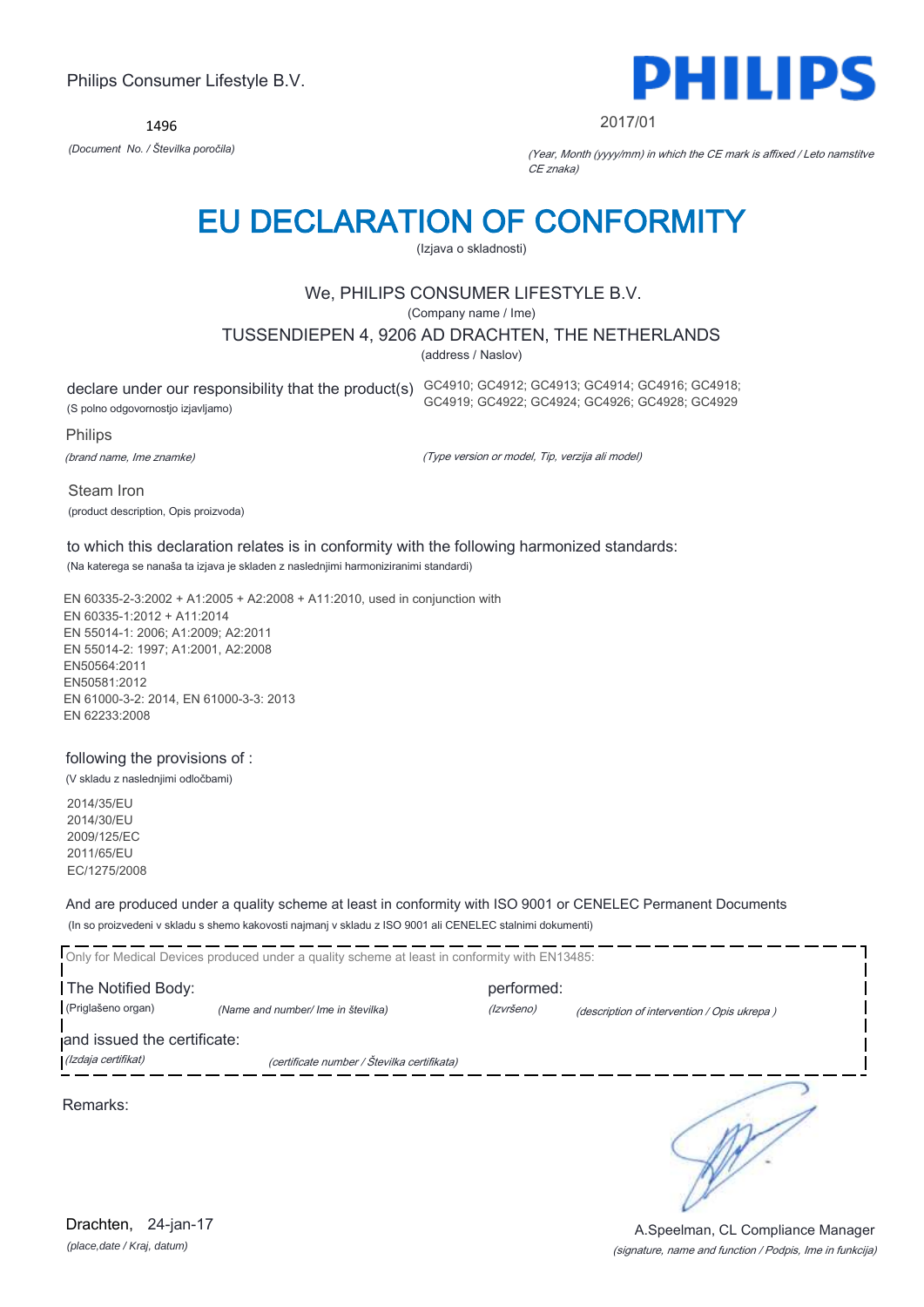1496



#### 2017/01

*(Document No. / Döküman Numarası)* (Year, Month (yyyy/mm) in which the CE mark is affixed / CE İbaresinin eklendiği yıl (yyyy/aa))

## EU DECLARATION OF CONFORMITY

(EU UYGUNLUK BEYANI)

#### We, PHILIPS CONSUMER LIFESTYLE B.V.

(Company name / İmalatçının ismi)

TUSSENDIEPEN 4, 9206 AD DRACHTEN, THE NETHERLANDS

(address / İmalatçının adresi )

declare under our responsibility that the product(s): GC4910; GC4912; GC4913; GC4914; GC4916; GC4918; (bizim sorumluluğumuz altında işbu beyanın ilgili bulunduğu aşağıdaki elektrikli ürünün:) GC4919; GC4922; GC4924; GC4926; GC4928; GC4929

Philips

(brand name, İsim )

(Type version or model, Tip veya model)

Steam Iron

(product description, Ürün Açıklamas )

#### to which this declaration relates is in conformity with the following harmonized standards: (aşağıda belirtilen ilgili standartların gerektirdiği uygunluğa sahip olduğunu beyan ederiz)

EN 60335-2-3:2002 + A1:2005 + A2:2008 + A11:2010, used in conjunction with EN 60335-1:2012 + A11:2014 EN 55014-1: 2006; A1:2009; A2:2011 EN 55014-2: 1997; A1:2001, A2:2008 EN50564:2011 EN50581:2012 EN 61000-3-2: 2014, EN 61000-3-3: 2013 EN 62233:2008

#### following the provisions of :

(Yasal hükümler şu şekildedir:)

2014/35/EU 2014/30/EU 2009/125/EC 2011/65/EU EC/1275/2008

And are produced under a quality scheme at least in conformity with ISO 9001 or CENELEC Permanent Documents (En az ISO 9001 veya CENELEC Daimi Belgelerine uygun kalite şemasına binaen mevcut ürünlerdir)

Only for Medical Devices produced under a quality scheme at least in conformity with EN13485: The Notified Body: performed: (Yetkili Kurul) *(Name and number/ Isin ve numara)* (yerine getirmiştir) (description of intervention /müdahalenin tanımı )

and issued the certificate:

(sertifikayı düzenlemiştir) (certificate number / sertifika numarası)

Remarks:

*(place,date / Yer ve tarih )* Drachten, 24-jan-17

(signature, name and function / İmza, isim ve görevi) A.Speelman, CL Compliance Manager

∋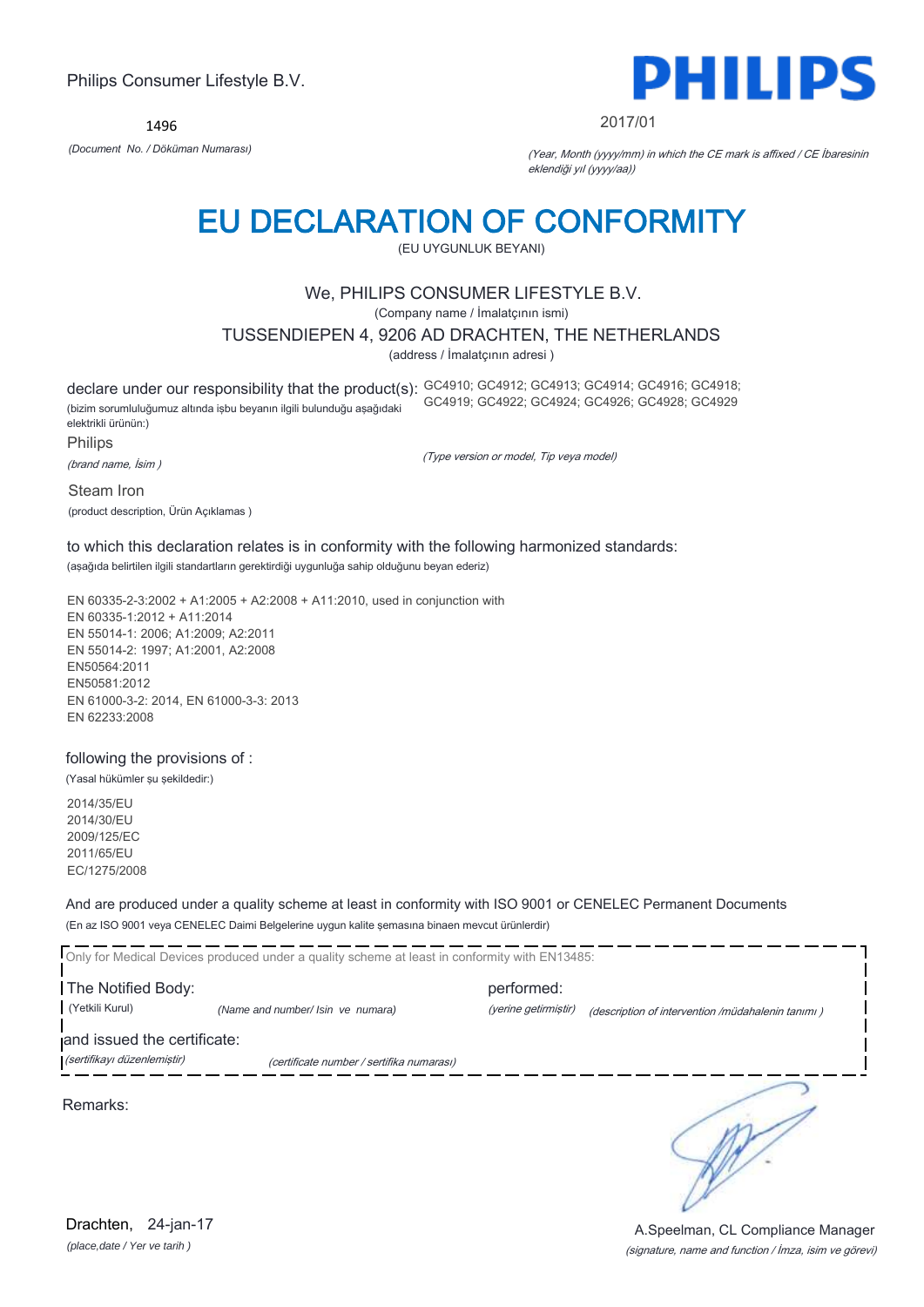1496



#### 2017/01

*(Document No. / Broj izvještaja)* (Year, Month (yyyy/mm) in which the CE mark is affixed / Godina ishođenja CE oznake)

## EU DECLARATION OF CONFORMITY

(Izjava o sukladnosti)

#### We, PHILIPS CONSUMER LIFESTYLE B.V.

(Company name / Ime)

TUSSENDIEPEN 4, 9206 AD DRACHTEN, THE NETHERLANDS

(address / Adresa)

declare under our responsibility that the product(s) GC4910; GC4912; GC4913; GC4914; GC4916; GC4918; (Odgovorno izjavljujemo da je elektični uređaj(i))

GC4919; GC4922; GC4924; GC4926; GC4928; GC4929

Philips

(brand name, Naziv robne marke)

(Type version or model, Tipska oznaka ili model)

Steam Iron (product description, opis proizvoda)

to which this declaration relates is in conformity with the following harmonized standards: (Na koje se ova izjava odnosi zadovoljava sljedeće usklađene norme)

EN 60335-2-3:2002 + A1:2005 + A2:2008 + A11:2010, used in conjunction with EN 60335-1:2012 + A11:2014 EN 55014-1: 2006; A1:2009; A2:2011 EN 55014-2: 1997; A1:2001, A2:2008 EN50564:2011 EN50581:2012 EN 61000-3-2: 2014, EN 61000-3-3: 2013 EN 62233:2008

#### following the provisions of :

(Slijedom odredbi:) 2014/35/EU 2014/30/EU 2009/125/EC 2011/65/EU EC/1275/2008

And are produced under a quality scheme at least in conformity with ISO 9001 or CENELEC Permanent Documents (najmanje u skladu sa normom ISO 9001 ili)

| Only for Medical Devices produced under a quality scheme at least in conformity with EN13485: |                                     |            |                                                   |  |  |  |
|-----------------------------------------------------------------------------------------------|-------------------------------------|------------|---------------------------------------------------|--|--|--|
| The Notified Body:                                                                            |                                     | performed: |                                                   |  |  |  |
| (Nadležno tijelo)                                                                             | (Name and number/ Ime i broj)       | (Izveden)  | (description of intervention / Opis intervencije) |  |  |  |
| and issued the certificate:<br>(l izdana je potvrda)                                          | (certificate number / Broj potvrde) |            |                                                   |  |  |  |
| Remarks:                                                                                      |                                     |            |                                                   |  |  |  |

*(place,date / Mjesto ,datum)* Drachten, 24-jan-17

(signature, name and function / Potpis,ime i radno mjesto) A.Speelman, CL Compliance Manager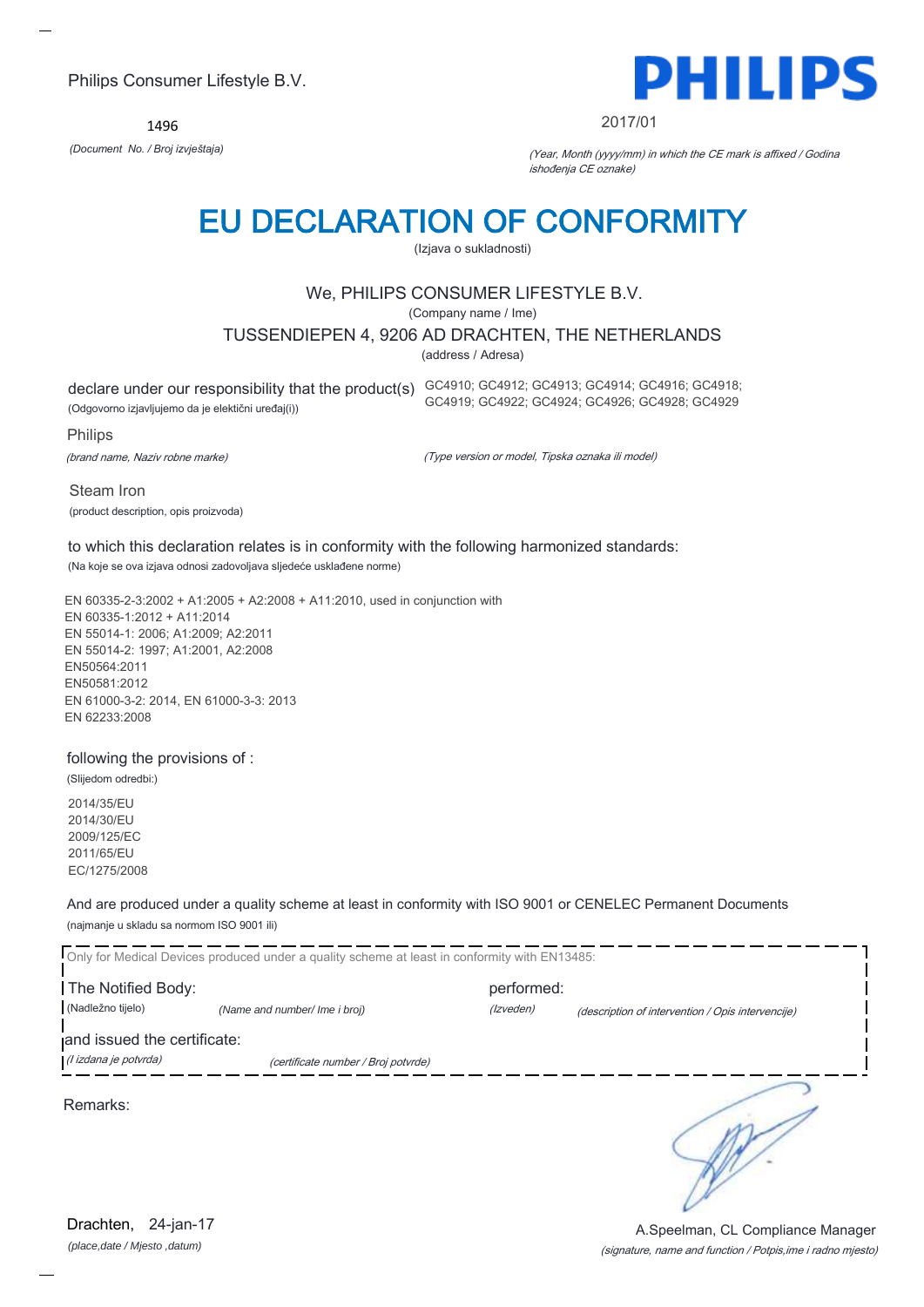1496



#### 2017/01

*(Document No. / Αρ. έκθεσης)* (Year, Month (yyyy/mm) in which the CE mark is affixed / Έτος επικόλλησης του σήματος συμμόρφωσης CE)

## EU DECLARATION OF CONFORMITY

(ΔΗΛΩΣΗ ΣΥΜΜΟΡΦΩΣΗΣ CE)

#### We, PHILIPS CONSUMER LIFESTYLE B.V.

(Company name / Επωνυμία)

TUSSENDIEPEN 4, 9206 AD DRACHTEN, THE NETHERLANDS

(address / Διεύθυνση)

declare under our responsibility that the product(s) GC4910; GC4912; GC4913; GC4914; GC4916; GC4918;

(Δηλώνουμε υπεύθυνα ότι το ηλεκτρολογικό προϊόν/ προϊόντα)

Philips

(brand name, ονομασία μάρκας)

(Type version or model, Τύπος έκδοσης ή μοντέλο)

GC4919; GC4922; GC4924; GC4926; GC4928; GC4929

Steam Iron

(product description, περιγραφή προϊόντος)

### to which this declaration relates is in conformity with the following harmonized standards:

(στο οποίο/ στα οποία αφορά η παρούσα δήλωση συμμορφούται/ συμμορφούνται με τα εξής εναρμονισμένα πρότυπα)

EN 60335-2-3:2002 + A1:2005 + A2:2008 + A11:2010, used in conjunction with EN 60335-1:2012 + A11:2014 EN 55014-1: 2006; A1:2009; A2:2011 EN 55014-2: 1997; A1:2001, A2:2008 EN50564:2011 EN50581:2012 EN 61000-3-2: 2014, EN 61000-3-3: 2013 EN 62233:2008

#### following the provisions of :

(Σύμφωνα με τις διατάξεις των οδηγιών)

2014/35/EU 2014/30/EU 2009/125/EC 2011/65/EU EC/1275/2008

#### And are produced under a quality scheme at least in conformity with ISO 9001 or CENELEC Permanent Documents

(Και παράγεται/ παράγονται σύμφωνα με ένα ποιοτικό πρόγραμμα που συμμορφούται, κατ'ελάχιστον, με το πρότυπο ISO 9001 ή με τα Μόνιμα Έγγραφα Τεκμηρίωσης της CENELEC)

|                                | Only for Medical Devices produced under a quality scheme at least in conformity with EN13485: |             |                                                      |
|--------------------------------|-----------------------------------------------------------------------------------------------|-------------|------------------------------------------------------|
| The Notified Body:             |                                                                                               | performed:  |                                                      |
| (Ο ειδοποιηθείς οργανισμός)    | (Name and number/ Ονομασία και αριθμός)                                                       | (διεξήγαγε) | (description of intervention / περιγραφή παρέμβασης) |
| and issued the certificate:    |                                                                                               |             |                                                      |
| (Και εξέδωσε το πιστοποιητικό) | (certificate number / αριθμός πιστοποιητικού)                                                 |             |                                                      |
| Remarks:                       |                                                                                               |             |                                                      |